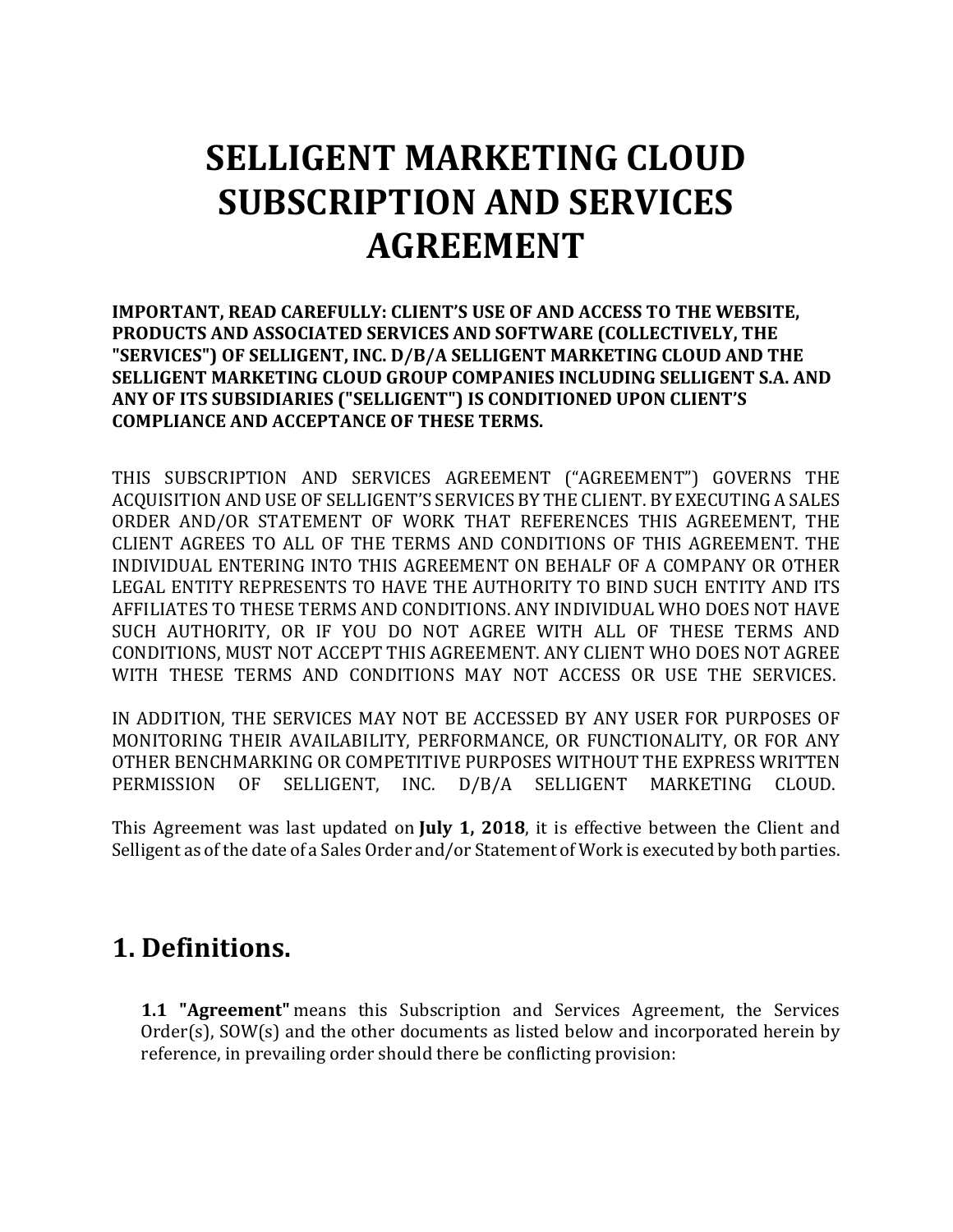- 1. Service Order(s), as applicable;
- 2. Specific Agreement(s), as applicable;
- 3. Data Processing Agreement ("DPA"), as applicable;
- 4. Support and Service Level Schedule;
- 5. Subscription and Services Agreement.

**1.2 "Acceptable Use Policy" or "AUP"** refers to the required actions and practices, as well as those actions and practices that are unacceptable and prohibited, with respect to the Client's use of any product or Service created, developed, sold, licensed, delivered, supplied or performed by Selligent under this Agreement.

**1.3 "Brand"** Any combination of unique design, sign, symbol, words, or a combination of these, employed by Client in creating an image that identifies a product and differentiates it from its competitors or its other services.

**1.4 "Channel"** In addition to the Platform's base modules, Client can add additional modules to enhance functionality or mode of communication with Client's customers, each of these modules is a "Channel". Each Channel is available separately and shall be accessible only via execution of a Sales Order(s).

**1.5 "Client"** includes any entity that controls, is controlled by, or is under common control with Client ("Affiliates"). For purposes of this Agreement, "Affiliate" means any entity directly or indirectly controlling or controlled by or in common control with Client, where "control" is defined as the ownership of at least 50% of the equity or beneficial interests of such entity or the right to vote for or appoint a majority of the board of directors or other governing body of such entity, and any other entity with respect to which Client or any of such Affiliates has management or operational responsibility. "Client" also includes any and all employees, agents, independent contractors, subcontractors, or affiliated third parties of Client who access or otherwise use the Service(s) provided under this Agreement. Client shall assume any liability arising out of the performance of its Affiliates, employees, agents, independent contractors, and affiliated third parties under this Agreement.

**1.6 "Client Data"** is all data, content or information submitted by or on behalf of Client to or through the Service(s), including Consumer Data, any audio-visual design assets (i.e., photographic images, video, animations, illustrations), or other identifying or branding elements of Client or its clients to enable performance of the Service(s).

**1.7 "Consumer Data"** means any information to which Selligent is provided access under this Agreement that could identify an individual either directly or indirectly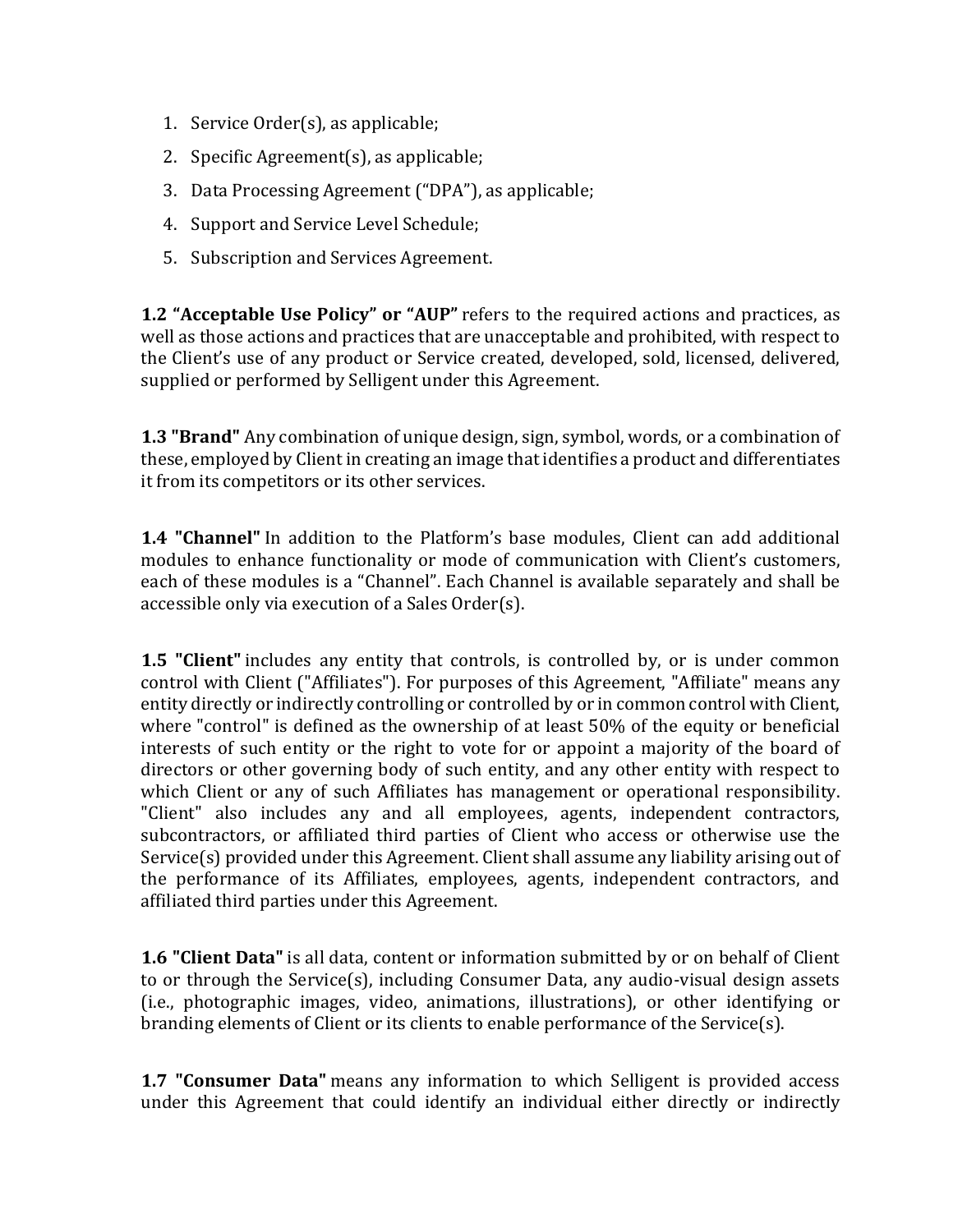including, without limitation, the individual's name, birth date, personal contact information, passwords, employment information, or other individual confidential information.

**1.8 "Documentation"** are the information provided by Selligent describing operation and use of the Service(s), by any means of delivery, whether at Client's written request or otherwise, along with any other information provided to Selligent's clients generally, and all such items as updated from time-to-time.

**1.9 "Platform"** means the technical infrastructure Selligent has in place to provide the Subscription Service(s) for Client. Client may, elect to have multiple, logically separated installations of the Platform, each an "Instance". Instance(s) may be ordered only via execution of a Sales Order.

**1.10 "Project Service(s)"** means professional implementation, database, project management, technical integration, campaign services, consultancy, and training services specified in an applicable SOW. An SOW for Project Services may describe certain work product (the "Deliverables"), which Deliverables, if any specified, are limited to content specific to Client and do not include any retained, common, reusable or generic elements or methodologies.

**1.11 "Sector"** a description of the industry on which the Client's primary business is focused.

**1.12 "Service(s)"** means the Subscription Services, Project Services and Support Services that the Client orders in the framework of this Agreement. "Additional Services" may be ordered via subsequent SOW(s) and/or Sales Order(s) and upon execution of any such subsequent SOW(s) and/or Sales Order(s) shall be incorporated into the definition of "Services".

**1.13 "Service Order(s)"** are the ordering documents, including but not limited to a Sales Order, Statement of Work or otherwise, that specify, among other things, each Service, its subscription term and the scope of Service(s) ordered, and the applicable Fees. All such forms are executed hereunder and deemed incorporated herein.

**1.14 "Statement of Work" or "SOW"** means a document executed by Client and Selligent that specifies any Project Service(s), including the scope of such Project Service(s), specifications thereof, any Fees associated therewith, and any other terms and conditions mutually agreed to by the parties regarding such Project Service(s).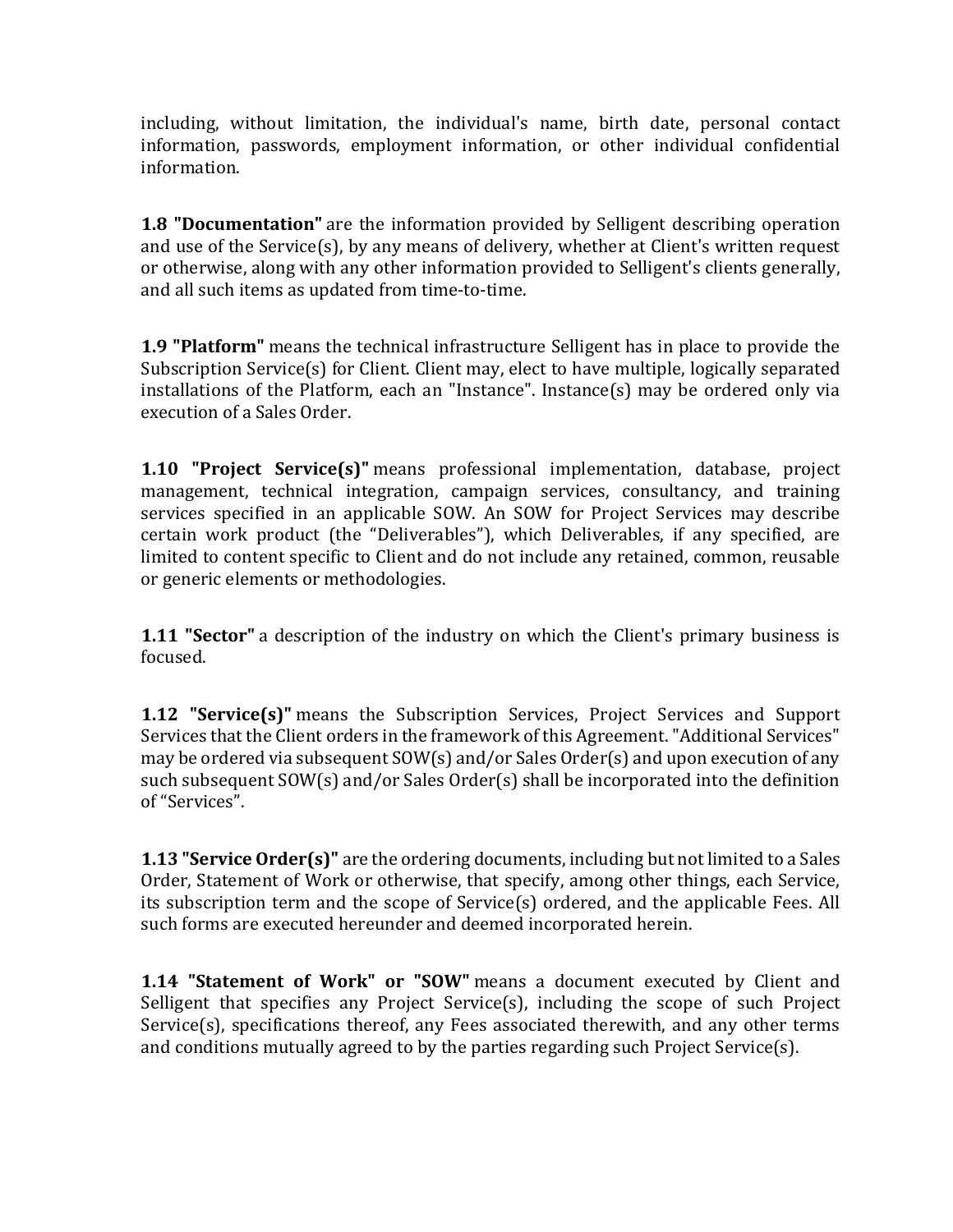**1.15 "Subscription Service(s)"** means, as ordered on a Service Order, the software and products which Selligent owns and/or is licensed to resell and/or distribute from thirdparties, accessible via a designated website or IP address, or ancillary products and services provided to Client by Selligent, to which Client is being granted access under this Agreement.

**1.16 "Subscription Term"** means the term specified in the applicable Sales Order during which Client can use the Subscription Service.

**1.17 "Support Service(s)"** means help-desk and technical support services which are by nature consumed on an ad-hoc basis and cannot be planned. Selligent provides permanent availability for those services governed by the conditions in the Support and Service Level Schedule (Exhibit A).

**1.18 "Unique Contact"** is a deduplicated e-mail address appearing on Client's lists within the Platform. The number of Unique Contacts appearing in a Client's list shall be used for billing purposes as described in an applicable Sales Order(s).

**1.19 "Usage Rights"** means those rights to use the Subscription Services in accordance with this Agreement.

**1.20 "User"** means an individual expressly authorized by Client to use the Services and to whom Client has supplied a user identification and password. Users may include Client's employees, agents (third-party service providers), independent contractors, or subcontractors.

## **2. Provision and Use of the Service(s).**

**2.1 Description of Subscription Service(s).** Selligent will make available the Subscription Service(s) for Client's use in an environment hosted and managed by Selligent and its contracted third-party(ies). Selligent may change third-party providers at any time, in its sole discretion, including by hosting, and/or by providing the Service(s) directly. Client shall have no right to pursue a cause of action or other claim against any such third-party provider(s) with respect to the provision of Services under this Agreement, and expressly acknowledges this and waives any such right(s) to do so, provided, however, that the obligations under this Section 2.1 shall not constitute a waiver of any rights Client may have against Selligent related to the provision of Service(s) under this Agreement, including those aspects of the Service(s) provided by a contracted third-party, and Selligent acknowledges that it is responsible and liable for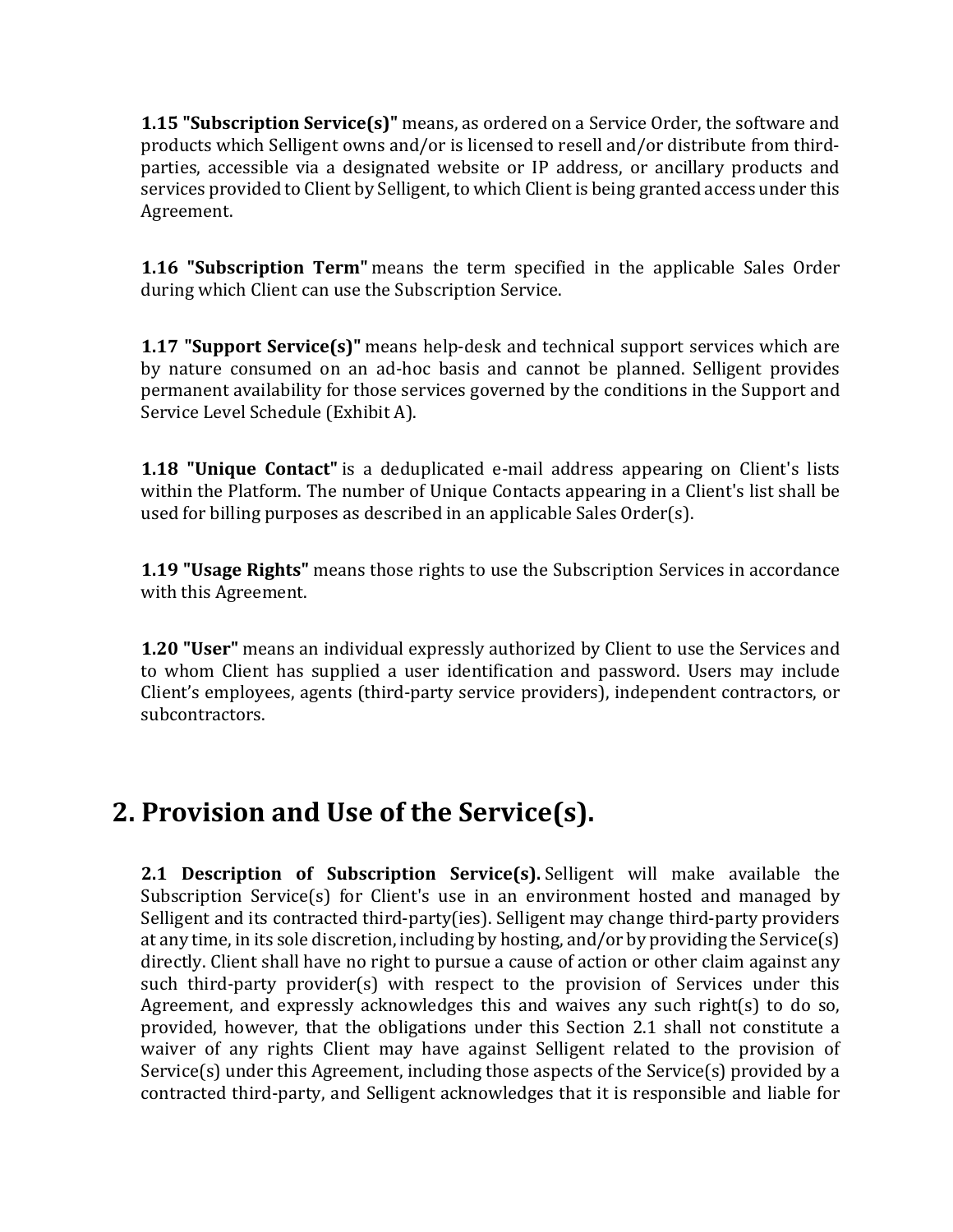the performance of any third-party vendor hereunder. Selligent or its contracted thirdparty(ies) may provide Client, solely for Client's own internal use, with access information (including without limitation URL(s), XML interface(s), user name(s) and/or password(s)) to access the Service(s). If a server migration is required, Selligent will take commercially reasonable steps to notify Client at least twelve (12) hours in advance of beginning the migration unless the server migration process must begin sooner to protect server data. Selligent will also take commercially reasonable steps to ensure that server migrations are complete within six (6) hours of start time. Client agrees that other required maintenance may interfere with access and use of the Service(s) until such maintenance has been completed, and expressly accepts such condition. Selligent will take commercially reasonable steps to notify Client approximately two (2) business days in advance of any such additional required maintenance. In the event of downtime, Client will only be entitled to credit(s), refund(s), and/or set-offs as expressly provided in this Agreement, the Support and Service Level Schedule, attached hereto as Exhibit A and incorporated herein by reference, or as otherwise agreed upon by the parties in writing.

Selligent may also provide Client with Project Services and Support Services as may be described in a Statement of Work.

Client shall not have any right, claim or interest whatsoever relating to the Services other than those granted by this Agreement. Client agrees that execution of any Service Order shall not be contingent on the delivery of any future functionality or features, nor shall any such execution rely on any oral or written, private or public comments made by Selligent respecting future functionality or features.

**2.2 Selligent Obligations; Reservations of Rights.** Selligent shall make the Service(s) available to Client pursuant to all the terms and conditions of this Agreement and any set forth on the Service Order(s). During the term of this Agreement: (i) the Service(s) shall perform materially in accordance with its Documentation, and (ii) the functionality of the Service(s) will not be materially decreased from that available as of the Effective Date. Client agrees its purchase of Subscription Services is not contingent on the delivery of any future functionality or features nor on any oral or written private or public comments made by Selligent respecting future functionality or features. Client acknowledges that in providing the Service(s), Selligent uses Selligent's: (a) company name(s), trademark(s) and logo(s), domain name(s), the product and service name(s) associated with the Service(s), and other trademarks and service marks; (b) certain audio and visual information; and (c) other technology, software, hardware, products, processes, algorithms, user interfaces, know-how and other trade secrets, techniques, designs, inventions, and other tangible or intangible technical material or information (collectively "Selligent Technology") and that the Selligent Technology is covered by intellectual property rights owned or licensed by Selligent (collectively "Selligent IP Rights"). Other than as expressly set forth in this Agreement, no right, title, license or any other rights in or to the Selligent Technology or Selligent IP Rights are granted to Client, and that any and all such licenses and rights are hereby expressly reserved by Selligent.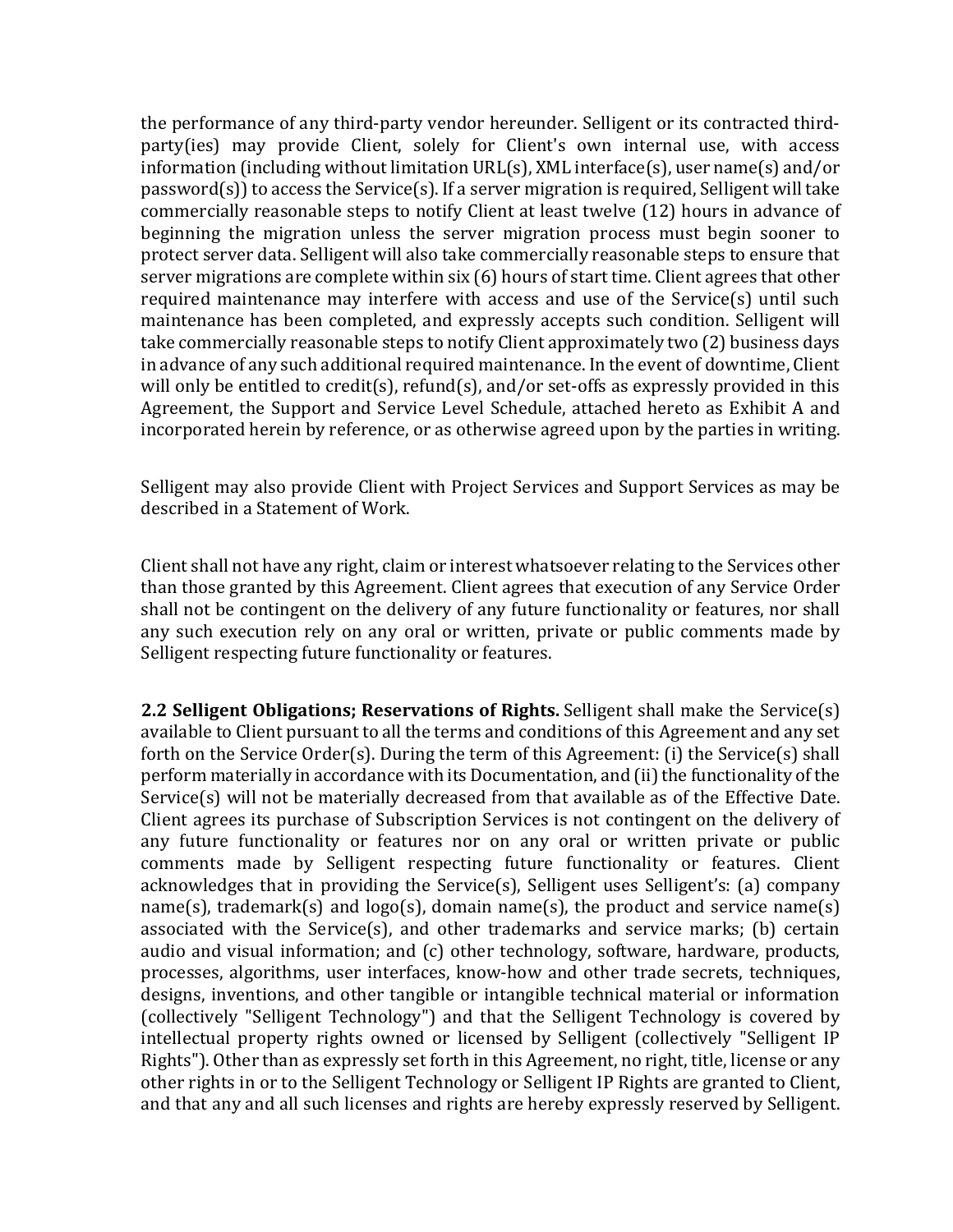In addition, Selligent reserves the right to modify, update, upgrade, or discontinue features of the Service(s), however no functionality of the Service(s) will be materially decreased from those available as of the Services ordering. Client acknowledges and agrees that Selligent may, subject to the terms of its Privacy Policy  $\leq$ LINK $\geq$  and this Agreement, use Client Data to provide services hereunder. Client hereby grants to Selligent a non-exclusive, non-transferable license to use, perform, and display the Client Data during the Term solely to allow Selligent to perform its obligations as stated herein. Selligent may prepare aggregated and anonymized summary statistics incorporating, and based upon, the usage activity, delivery data, and other statistics of Client and Selligent's other clients ("Benchmarking Statistics"). Selligent shall own all right, title, and license in the Benchmarking Statistics, which it may use in its own research, marketing and other commercial services, offerings or activities.

**2.3 Client Responsibilities.** Client shall use the Service(s) solely for its internal business purposes as contemplated by this Agreement. Client is responsible for all activities that occur under Client's user accounts. Client shall: (i) have sole responsibility for the accuracy, quality, integrity, legality, reliability, and appropriateness of all Client Data (including its text, audio, video, images or other content) and shall not store in the Platform any data that is illegal, harmful, or offensive; (ii) use commercially reasonable efforts to prevent unauthorized access to, or use of, the Service(s), and notify Selligent promptly of any unauthorized use; and (iii) have sole responsibility for complying with all applicable local, state, federal, and foreign laws and regulations governing its use of the Service(s) and Platform. Client agrees not to store any data in the Platform that violates the security, stability, or integrity of any network, computer, communications system, software application, network, or computing device.

**2.4 Client Use Guidelines & Restrictions.** Selligent grants Client a limited, nonexclusive, non-transferable, non-sublicensable, worldwide right to access and use the Service(s) in accordance with all the terms and conditions of this Agreement. Client is responsible for the provision and use of the appropriate equipment needed to connect to and use the Services, including, without limitation, computers, computer operating system and web browser. Client shall ensure that this equipment complies with the specifications set forth in the Documentation. Client shall not: (i) license, sublicense, sell, resell, rent, lease, transfer, assign, distribute, time-share or otherwise commercially exploit or make the Service(s) available to any third-party, other than as contemplated by this Agreement; (ii) use the Service(s) to send spam or otherwise duplicative or unsolicited electronic communications in violation of any applicable law; (iii) send or store material which is infringing, libelous, or otherwise unlawful or tortious, including material harmful to children or violative of any third-party privacy rights; (iv) use the Services for any criminal, illegal or otherwise unlawful purposes; (v) send or store material known by Client to contain software viruses, worms, Trojan horses or other harmful computer code, files, scripts, agents or programs; (vi) intentionally interfere with or disrupt the integrity or performance of the Service(s) or the data contained therein; or (vii) attempt to gain unauthorized access to the Service(s) or their related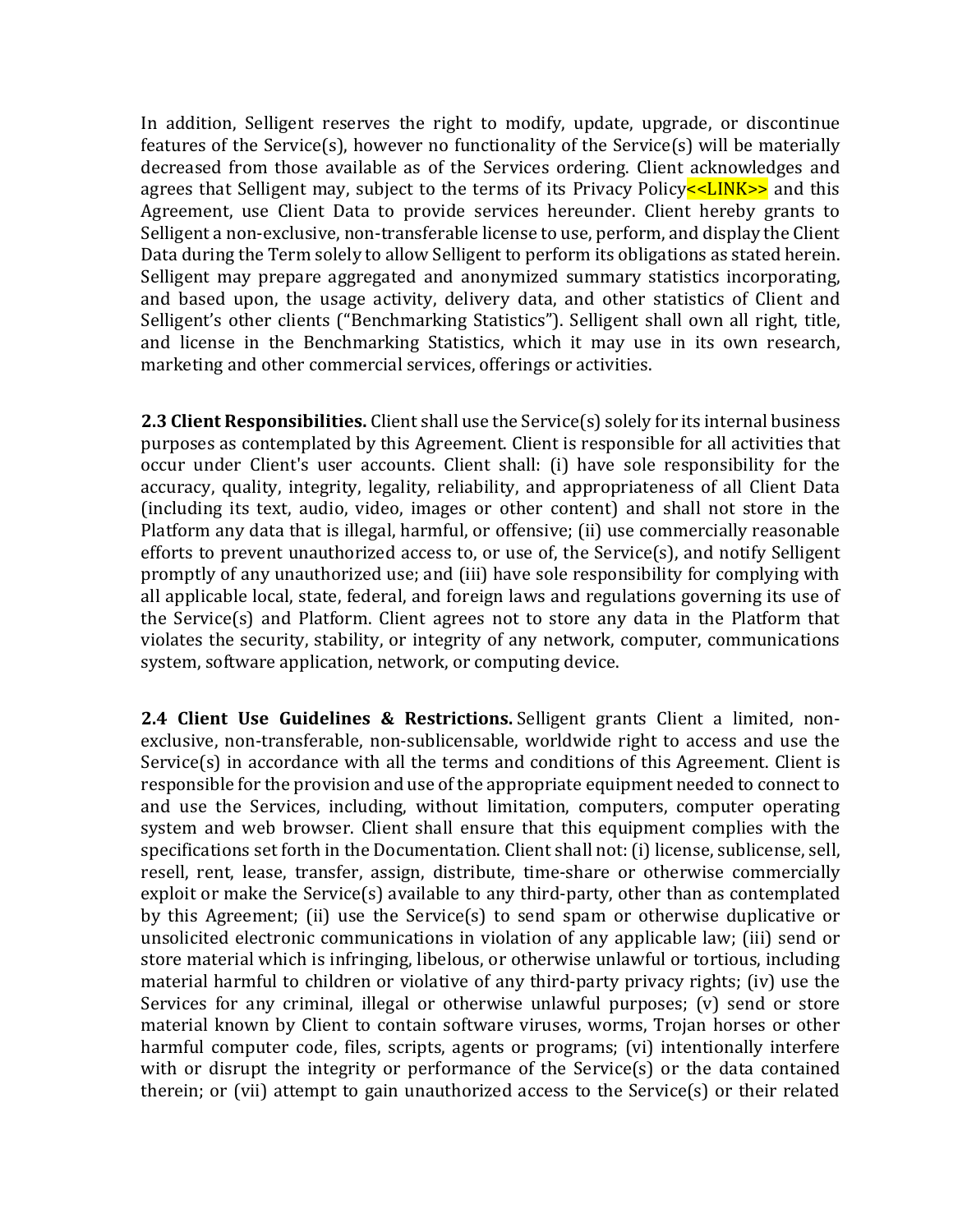systems or networks; (viii) modify, copy or create derivative works based on the Service(s) or Selligent Technology; (ix) create Internet "links" to or from the Service(s), or "frame" or "mirror" any content forming part of the Service(s), other than on Client's own intranets or otherwise for its own internal business purposes; or  $(x)$  disassemble, reverse engineer, translate or decompile the Service(s) or Selligent Technology, or purposefully access it with the intent to (A) build a competitive product or service, (B) build a product or service providing substantially similar features, functions or graphics of the Service(s), or (C) copy any features, functions, or graphics of the Service(s). Client may not access the Service(s) if Client is a competitor of Selligent, except with Selligent's prior written consent. Client may not access the Service(s) for purposes of monitoring its performance or functionality, or for any other benchmarking or competitive purpose(s).

Client may not use the Services or the Platform for (i) activities or purposes for which the Platform or Services require specific certifications (e.g. they are not certified for Payment Card Industry (PCI) compliance; (ii) for storing any personally identifiable medical, healthcare, or financial related data; or (iii) for activities or purposes which exceed the license granted in this Agreement (e.g. disaster recovery services, the sending of videos and the hosting of videos on the Platform and Services; using of bandwidth in an abusive manner by including large files in e-mails are forbidden); in excess of the Platform limitations as defined in the Documentation; and/or in a manner adversely affecting the Services' usability for Selligent, including for Selligent's other clients.

**2.5 Subscription Services Requirements:** : Except to the extent the enumerated items below permit deviation, Client shall, at all times, comply with the Acceptable Use Policy ("AUP") of Selligent, as may be updated from time-to-time by Selligent, in its sole discretion, on notice to Client, currently available at: http://www.selligent.com/acceptable-use-policy. Client further agrees that it will:

- a. use commercially reasonable security precautions, including encrypting any Consumer Data transmitted to Selligent servers or storage devices;
- b. cooperate with Selligent's reasonable investigations of services outages, security problems and/or any suspected breach of this Agreement, including all exhibit(s) and Service Orders;
- c. include the recipient's e-mail address in the body of the message or in the "TO" line of the e-mail;
- d. on request, or as needed, respond to any third-party complaints, promptly provide any available information documenting the business relationship or consent of the involved parties, and otherwise reasonably cooperate in responding to complaints and mitigating the effects related to such complaints on applicable third-party cloud hosting provider's networks or Selligent's provision of the Service(s);
- e. post a Privacy Policy for each domain named in or associated with each mailing;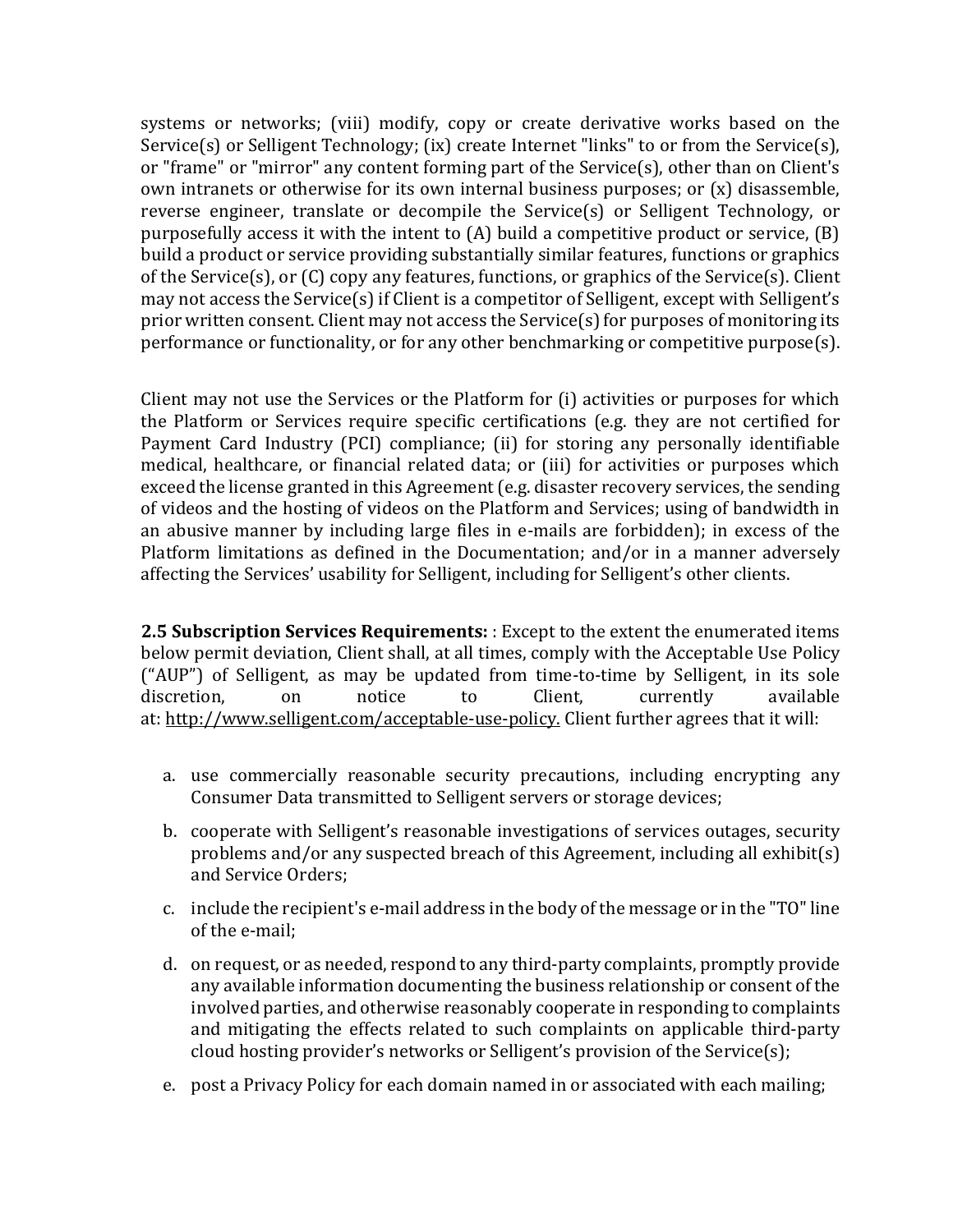- f. post an e-mail address for complaints (such as abuse  $@$  yourdomain.com) in a conspicuous place on each website named in or associated with each mailing and promptly respond to messages sent to such address;
- g. not alter or obscure mail headers or assume a sender's identity without the sender's explicit permission;
- h. honor revocations of consent or unsubscribe requests, and notify recipients of the same; and
- i. properly handle and process notices sent to Client by any person claiming Client Data violates such person's rights.

Selligent may, in its sole discretion or at the direction of any then-applicable third-party service provider(s) may suspend the Service(s), and, as the case may be, IP address(es), for a violation of the AUP or an actual or reasonably-apparent imminent attack or unauthorized access, until such violation, attack or unauthorized access is remedied. In the event Selligent must suspend Service(s) due to an actual or reasonably-apparent imminent attack on, or unauthorized access to, the Service(s), Selligent will use commercially reasonably efforts to provide Client with advanced notice of such suspension. Selligent reserves the right to terminate any client for any singular material violation of the AUP that risks the safety, security or reputation of any network, person or entity, or for repeated violations of the AUP resulting in burdensome administration for Selligent or the then-applicable third-party service provider. In the event of any such suspension or termination, Client shall not be entitled to any credit, refund, or set-off.

**2.6 Third-Party Providers.** Any exchange of data or other interaction between Client and a third-party provider (other than any subcontractor or agent performing any obligations of Selligent under this Agreement), and any purchase by Client of any product or service offered by any third-party provider, is solely between Client and such thirdparty provider.

### **3. Fees & Payment.**

**3.1 Fees.** Throughout the Term of this Agreement, Selligent will invoice and Client shall pay all "Fees" specified in all executed Service Orders hereunder in accordance with the terms and conditions set forth herein. Except as otherwise provided in a Sales Order or SOW, all Fees are quoted in United States Dollars ("USD"). Except as provided for in Sections 6.2 and 9.2 of this Agreement, all Fees are non-refundable.

**3.2 Invoicing & Payment.** Fees for the Service(s) will be invoiced in accordance with the terms in the relevant Service Order and shall be payable, by Client, annually in advance,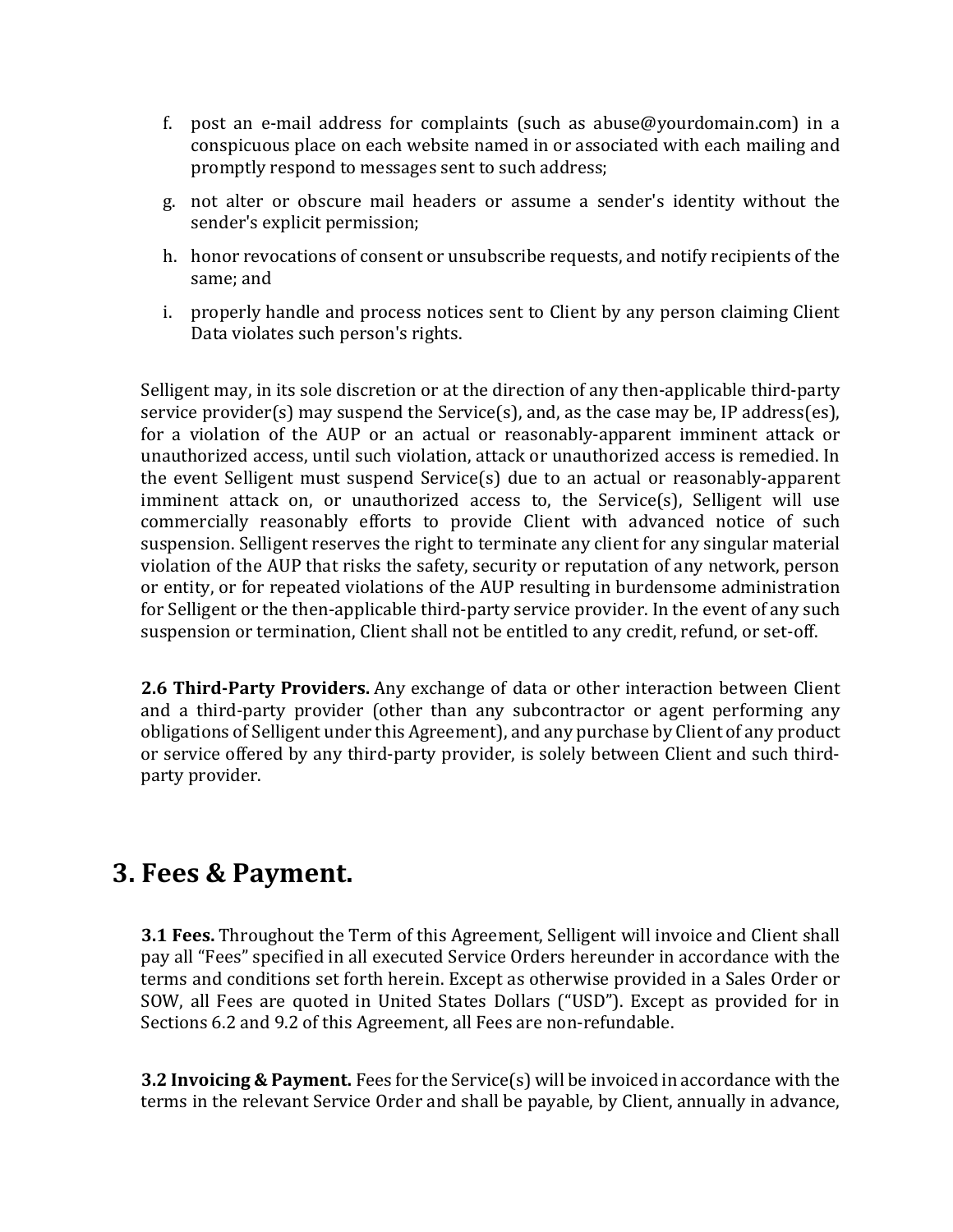unless otherwise agreed to in writing by the parties. Unless otherwise stated in the Service Order, Fees shall be payable net thirty (30) calendar days from date of invoice. Unless otherwise stated in the Service Order, all Fees under this Agreement shall be specified in USD. Client shall maintain complete and accurate billing and contact information for the Service(s) at all times, and shall update such information periodically, as needed. Unless agreed to otherwise in a specific Service Order, all payments made by Client hereunder shall be made electronically via automated clearing house payment ("ACH") or wire transfer in accordance with the terms herein.

**3.3 Overdue Payments.** Any payment(s) not received from Client by the due date may accrue late charges at the rate of 0.5% of the outstanding balance per month, or the maximum rate permitted by law, whichever is lower, from the date such payment was due until the date paid. Upon two (2) business days' notice, Selligent may suspend any Service that is unpaid as and when due, and will notify Client of such suspension by email. Selligent may fully and finally terminate any Service(s) that remains unpaid five (5) business days following such e-mail notice. In the event of any termination of Services as described in this Agreement, Client acknowledges and agrees that Selligent shall have no obligation to retain Client Data, and that such Client Data may be irretrievably deleted no sooner than fourteen (14) calendar days after any termination hereunder.

**3.4 Taxes.** Unless otherwise stated, Fees specified on a Service Order do not include any local, state, federal or foreign taxes or duties of any nature ("Taxes"). Client shall be responsible for paying all Taxes, excluding any taxes based on Selligent's income. If Selligent has the legal obligation to pay or collect Taxes in any jurisdiction, Client shall be responsible for such Taxes and the appropriate amount shall be invoiced to and paid by Client, unless Client provides to Selligent a valid tax exemption certificate authorized by the appropriate taxing authority.

### **4. Confidentiality.**

**4.1 Definition of Confidential Information.** As used herein, "Confidential Information" is all non-public and proprietary information of a party ("Disclosing Party") disclosed by or on behalf of the Disclosing Party to the other ("Receiving Party"), whether orally or in writing, that is designated as confidential or that reasonably should be understood to be confidential given the nature of the information and the circumstances of disclosure, including this Agreement (and pricing and other terms reflected in all Service Order(s)), Client Data, the Service(s), the Selligent Technology, business and marketing plans, trade secrets, technology and technical information, product designs, methods, processes, code, data, inventions, apparatus, statistics, programs, research, development, information technology, network designs, passwords, sign-on codes, usage data, business processes, and the terms of this Agreement. Confidential Information (except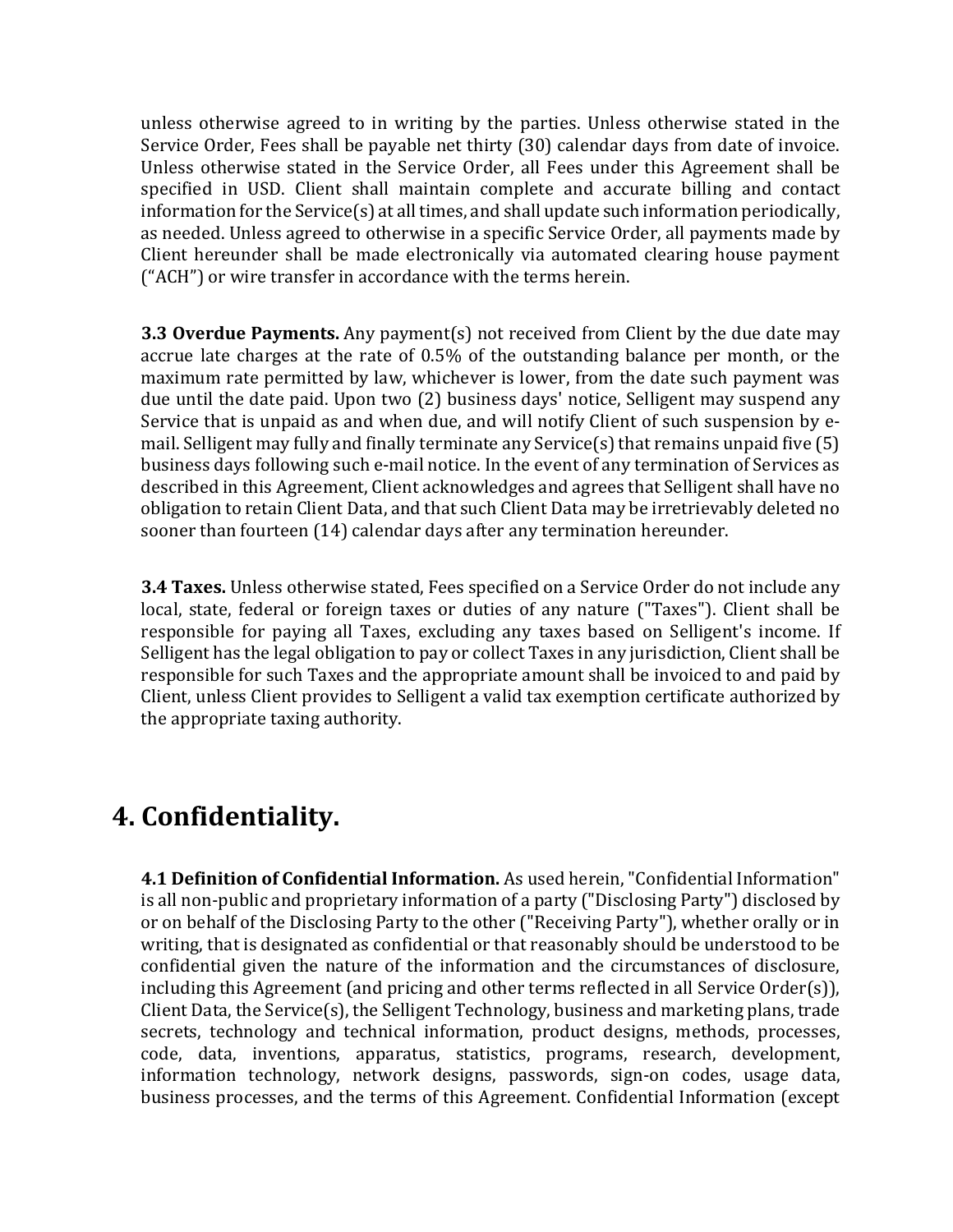for Client Data) shall not include any information that: (i) is or becomes generally known to the public without breach of any obligation owed to the Disclosing Party; (ii) was known to the Receiving Party prior to its disclosure by the Disclosing Party without breach of any obligation owed to the Disclosing Party; (iii) was independently developed by the Receiving Party without breach of any obligation owed to the Disclosing Party; (iv) is incorporated into Benchmarking Statistics; or (v) is received from a third-party without breach of any obligation owed to the Disclosing Party.

**4.2 Confidentiality.** Except as provided for in Sections 2.1 and 4.4 of this Agreement, the Receiving Party shall not disclose or use Confidential Information of the Disclosing Party for any purpose outside the scope of this Agreement, except with Disclosing Party's prior written permission.

**4.3 Protection.** Throughout the Term of this Agreement, and for a period of three (3) years from the termination thereof, each party agrees to a) use at least the same care and precaution in protecting such Confidential Information as the Receiving Party uses to protect its own Confidential Information and trade secrets, and in no event use not less than a commercially reasonable standard of care to protect Disclosing Party's Confidential Information disclosed hereunder; (b) not use Disclosing Party's Confidential Information other than as necessary to perform its obligations under this Agreement; (c) not disclose the Confidential Information to any other third-party except as provided herein or as authorized by the Disclosing Party in writing; and (d) disclose Disclosing Party's Confidential Information to its authorized employees, agents, affiliates and/or consultants on a "need-to-know" basis only, provided that each Representative is bound by obligations of confidentiality and usage and restrictions against disclosure substantially similar to those contained herein. If required under applicable law, Client and Selligent agree to be bound by the DPA, a copy of which is hereby incorporated into this Agreement as Exhibit B. Client agrees that Selligent may, subject to the terms of the DPA, process Client and Consumer Data.

**4.4 Compelled Disclosure.** If the Receiving Party is compelled by law to disclose Confidential Information of the Disclosing Party, it shall (i) provide the Disclosing Party with reasonable prior written notice of such compelled disclosure (to the extent legally permitted), (ii) provide the Disclosing Party with reasonable assistance and cooperation, at Disclosing Party's cost, if the Disclosing Party wishes to contest or limit the disclosure, and (iii) only disclose that Confidential Information necessary to comply with such subpoena or order.

**4.5 Remedies.** If the Receiving Party discloses or uses (or threatens to disclose or use) any Confidential Information of the Disclosing Party in breach of this Section, the Disclosing Party shall have the right, in addition to any other remedies available to it, to seek injunctive relief to enjoin such acts, it being specifically acknowledged by the parties that any other available remedies are inadequate.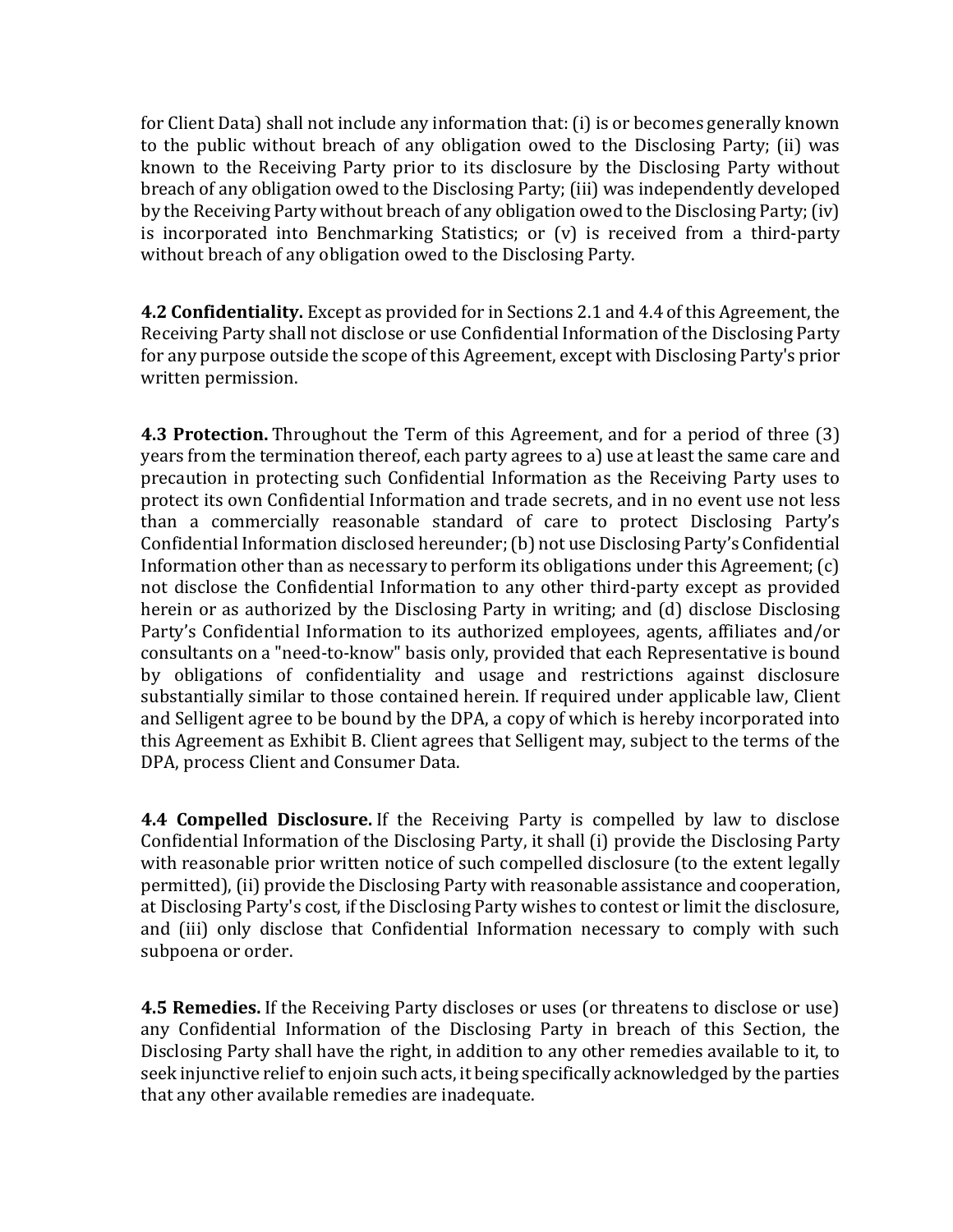**4.6 Return of Confidential Information.** Upon the written request of Disclosing Party at any time throughout the Term or upon expiration or termination of this Agreement, Receiving Party shall at its option, and if legally permissible, return or destroy (and certify such destruction in a signed writing) all Confidential Information of Disclosing Party, including all copies thereof, whether in physical or electronic form; provided, however, Selligent may retain an archival set of its working papers and a copy of Client's Confidential Information for ensuring compliance with applicable laws, regulations, and professional standards regarding documentation of work performed under this Agreement. To the extent that it is impracticable to return or destroy any Confidential Information, and with respect to any information retained for archival purposes, Receiving Party shall continue to maintain the confidentiality of such information in accordance with this Agreement for as long as such information is retained.

**4.7 Data Breach.** For purposes of this section, a "breach" means any actual unlawful or unauthorized access, acquisition, or use of Client Data that compromises the security, privacy, or integrity of the Client Data. If any Client Data that is held by Selligent is breached, Selligent shall utilize commercially reasonable efforts to: (i) provide the Client written notice of such breach no later than three (3) business days from the date it obtains actual or constructive knowledge of the breach; and (ii) take steps designed to mitigate all known causes of the breach. In the event of a breach as defined in this section or any other occurrence of any other event regarding Consumer Data resulting from Selligent's failure to comply with applicable law or with the provisions of this Section 4 that requires notification under applicable law, Selligent agrees, subject to the limits set forth in Section 7, to pay the Client's reasonable direct costs incurred in providing any required notice to affected individuals in accordance with any applicable law.

#### **5. Warranties & Disclaimers.**

**5.1 Mutual Warranties.** Each party warrants that it has the legal power to enter into this Agreement.

**5.2 Selligent Warranties.** Selligent warrants that it will provide the Service(s) in a workmanlike manner consistent with general industry standards reasonably applicable to the provision thereof. If Client notifies Selligent in writing, within thirty (30) calendar days of receipt thereof, of the failure of any unaltered version of any Deliverables specified in an applicable Statement of Work or with any Subscription Services ordered in a Sales Order, to perform as described in any Documentation or set forth in an applicable Statement of Work ("Error(s)"), Selligent's sole liability with respect to the noted Errors in the unaltered versions of such Deliverables or Subscription Services, shall be to attempt to correct those errors. Should any Errors contained within any of the Deliverables or with respect to any Subscription Services result from Client's, or any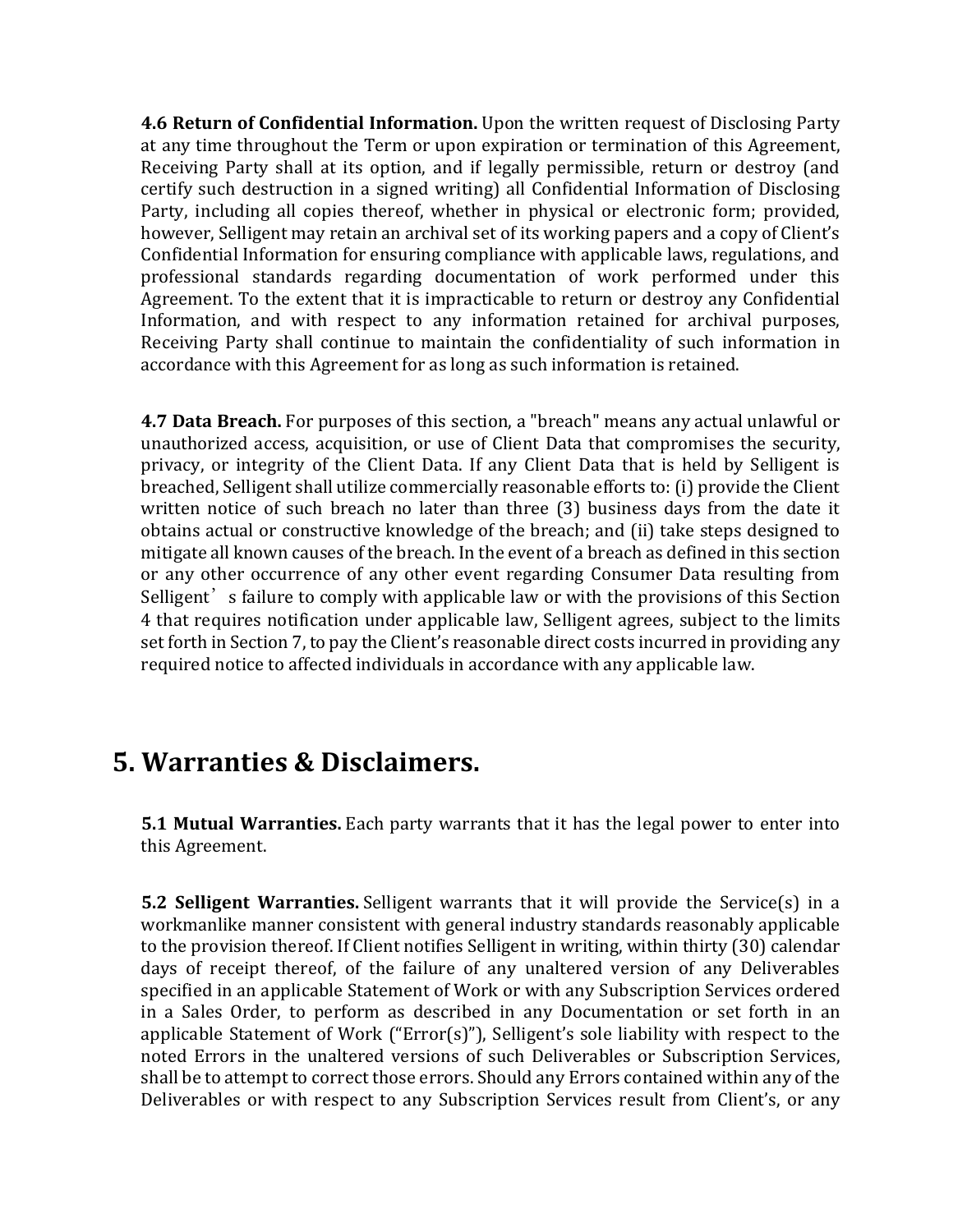third-party's alterations, modifications or adjustments to the same, Selligent may, in its sole discretion, attempt to correct those Errors, on a time and materials basis at its thencurrent rates.

**5.3 Client Warranties.** Client warrants that: (a) Client owns or otherwise has the right to use any Client Data, Consumer Data, software, systems or materials provided by or on behalf of Client to Selligent in performing any Services hereunder; (b) Client Data and Consumer Data do not, and shall not, contain any data or materials that infringe upon the intellectual property rights of a third-party, or that Client knows to be inaccurate; (c) Client has obtained the necessary authorizations to permit Selligent to access any thirdparty data, software, systems and materials to provide any Services requested under an applicable Sales Order or Statement of Work; and (d) Client's use of the Services, Deliverables, and any outputs or results obtained therefrom shall not violate any applicable law, rule, or regulation, including, without limitation, export, privacy, antidiscrimination, or anti-trust laws, or any proprietary or contract right of any third-party.

**5.4 Disclaimer.** EXCEPT AS EXPRESSLY PROVIDED HEREIN, SELLIGENT MAKES NO WARRANTY OF ANY KIND, WHETHER EXPRESS, IMPLIED, STATUTORY, OR OTHERWISE. SELLIGENT HEREBY SPECIFICALLY DISCLAIMS ALL IMPLIED WARRANTIES, INCLUDING ANY WARRANTY OF MERCHANTABILITY OR FITNESS FOR A PARTICULAR PURPOSE, TO THE MAXIMUM EXTENT PERMITTED BY APPLICABLE LAW.

### **6. Indemnification.**

**6.1 Mutual Indemnification.** Each Party (the "Indemnifying Party") will indemnify, defend, and hold harmless the other Party and its respective officers, directors, employees and agents, affiliates, subsidiaries, successors in interests, and assigns from and against any and all third-party claims, actions, demands, or lawsuits arising out of performance of this Agreement ("Claim(s)"), and resulting judgments, damages, liabilities, fines, penalties, losses, costs, and expenses (including reasonable attorneys' fees) or any amounts paid in settlement thereof subject to the conditions herein, to the extent arising out of or relating to:

- a. the gross negligence or willful misconduct of the Indemnifying Party; or
- b. any act or omission by the Indemnifying Party that results in personal injury or death.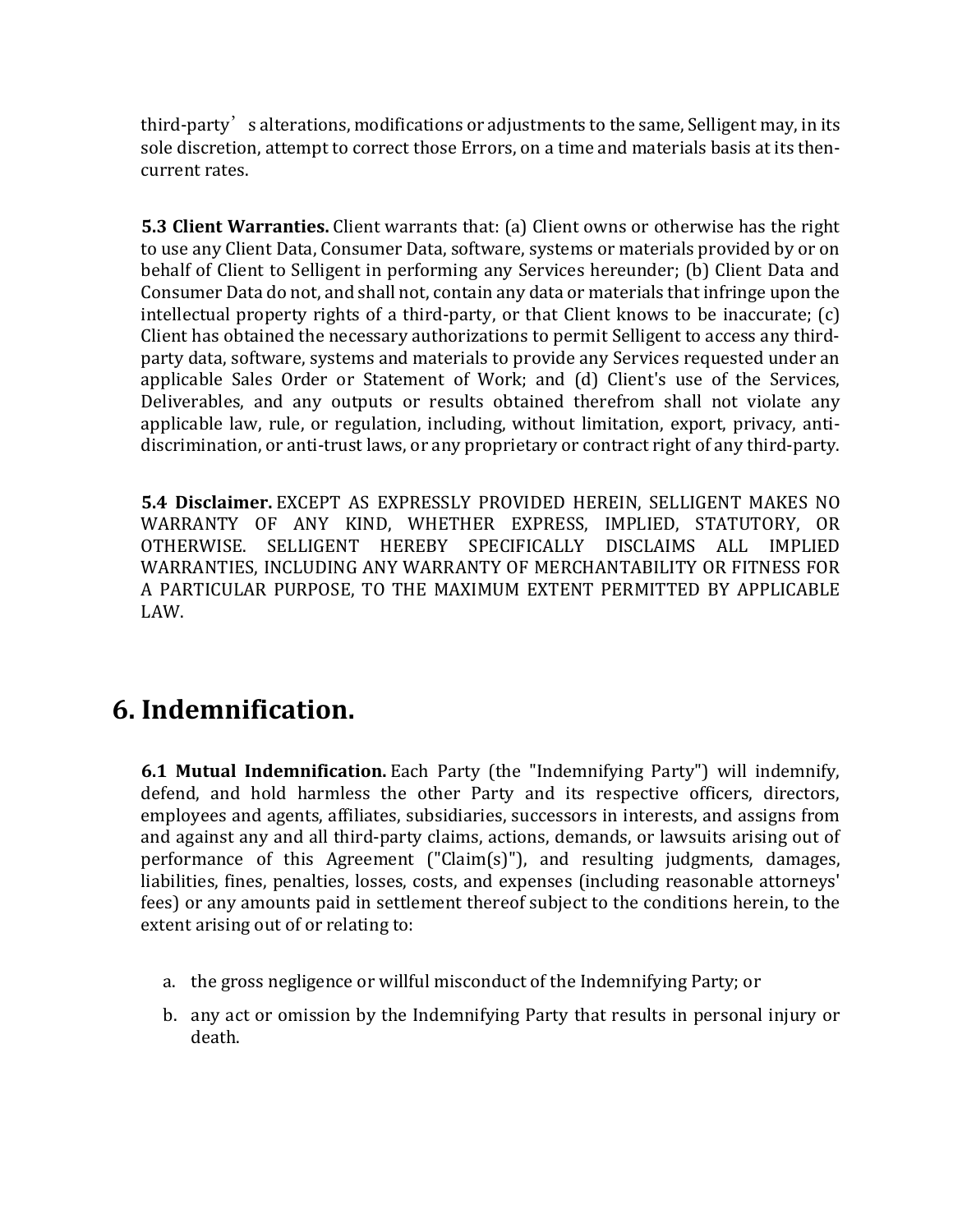**6.2 Indemnification by Selligent.** Subject to this Agreement and the limitations set forth in Section 7, Selligent shall defend, indemnify and hold Client and its respective officers, directors, employees and agents, affiliates, subsidiaries, successors in interests, and assigns harmless against any loss or damage incurred in connection with any Claims made or brought against Client by a third-party (i) alleging that the use of the Service(s) as contemplated hereunder infringes any third-party patents(s), copyright(s), or trademark(s) registered in the United States, as of the Effective Date of Sales Order No. 1, or misappropriates such third-party(ies')'s trade secret(s), or (ii) against any damages, penalties, and fines resulting solely from Selligent's failure to comply with applicable law or with the provisions of Section 4.7; provided, that Client (a) promptly gives written notice of the Claim to Selligent (but only to the extent that delay in giving notice materially prejudices Selligent's ability to fulfill its obligations under this Section); (b) gives Selligent sole control of the defense and settlement of the Claim; and (c) provides to Selligent, at Selligent's cost, all reasonable assistance. The Client may also choose to participate in the defense of such Claims at Client's sole cost and expense. Selligent's obligations under this Section 6.1 shall be Client's sole remedy for any of the above infringement, misappropriation, and data breach claims and actions. Selligent's obligations under this Section 6.2 shall not apply if the alleged infringement or misappropriation is based on the Client Data or results from use of the Services in conjunction with any other platform, product or service, or unlicensed activities or use of the Services in violation of this Agreement. In the event a Claim under this Section 6.2 is made or in Selligent's reasonable opinion is likely to be made, Selligent may, at its sole option and expense: (i) procure for Client the right to continue using the Services under the terms of this Agreement; (ii) replace or modify the Services to be non-infringing; or (iii) if the foregoing options are not reasonably available, Selligent may terminate this Agreement and refund to Client all prepaid, unused Fees.

**6.3 Indemnification by Client.** Subject to this Agreement, Client shall defend, indemnify and hold Selligent and its respective officers, directors, employees and agents, affiliates, subsidiaries, successors in interests, and assigns harmless against any loss or damage (including reasonable attorneys' fees) incurred in connection with Claims made or brought against Selligent by a third-party alleging that the Client Data or Client's illegal or unauthorized use of the Service(s) infringes the rights of, or has otherwise harmed, a third-party; provided, that Selligent (a) promptly gives written notice of the Claim to Client (but only to the extent that delay in giving notice materially prejudices Client's ability to fulfill its obligations under this Section 6.3); (b) gives Client sole control of the defense and settlement of the Claim (provided that Client may not settle or defend any Claim unless it unconditionally releases Selligent of all liability); and (c) provides to Client, at Client's cost, all reasonable assistance.

### **7. Limitation of Liability.**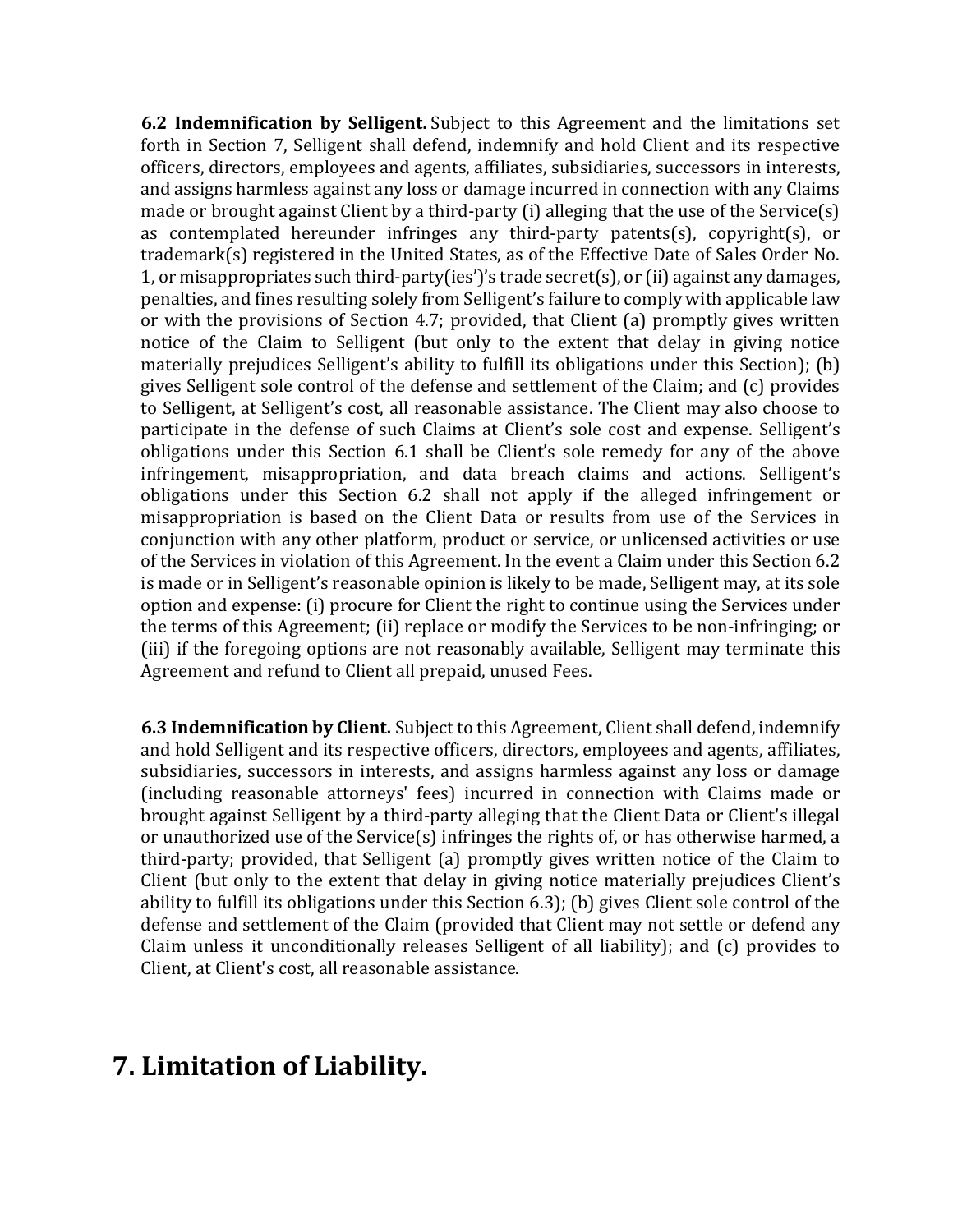**7.1 Limitation of Liability.** EXCEPT FOR THE INDEMNIFICATION OBLIGATIONS UNDER SECTION 6.1, THE INDEMNIFICATION OBLIGATIONS UNDER SECTION 6.3; AND CLIENT'S VIOLATION OF SECTION 2.3, 2.4, OR 2.5 OF THIS AGREEMENT, IN NO EVENT SHALL EITHER PARTY'S AGGREGATE LIABILITY ARISING OUT OF OR RELATED TO THIS AGREEMENT, WHETHER IN CONTRACT, TORT OR UNDER ANY OTHER THEORY OF LIABILITY, EXCEED THE AGGREGATE AMOUNTS PAID AND PAYABLE BY CLIENT TO SELLIGENT, IN THE TWELVE (12) MONTHS PRECEDING THE FIRST EVENT GIVING RISE TO THE LIABILITY.

**7.2 Exclusion of Consequential and Related Damages.** IN NO EVENT SHALL EITHER PARTY, NOR SELLIGENT'S THIRD-PARTY HOSTING PROVIDER(S), HAVE ANY LIABILITY TO THE OTHER FOR ANY LOST PROFITS (EXCLUDING ANY FEES OWED TO SELLIGENT BY CLIENT UNDER THIS AGREEMENT), REVENUES, LOSS OF USE, COSTS OF PROCUREMENT OF SUBSTITUTE GOODS OR SERVICES, GOODWILL, OR FOR ANY INDIRECT, SPECIAL, INCIDENTAL, PUNITIVE, OR CONSEQUENTIAL DAMAGES HOWEVER CAUSED AND WHETHER IN CONTRACT, TORT, OR UNDER ANY OTHER THEORY OF LIABILITY, WHETHER OR NOT THE PARTY HAS BEEN ADVISED OF THE POSSIBILITY OF SUCH DAMAGE. THIS SECTION SHALL NOT BE CONSTRUED TO PROHIBIT A SELLIGENT CLAIM FOR DAMAGES ALLEGING ANY SUCH BASES DUE TO VIOLATION OF THE PROPRIETARY RIGHTS SECTION (COPYING, ETC.) WHICH SELLIGENT ASSERTS ARE DIRECT, AND NOT INDIRECT DAMAGES.

## **8. Publicity.**

Subject to Client's prior written approval (e-mail is deemed sufficient), Selligent may use Client's name, tradename(s), trademark(s), and/or logo(s) in Selligent's client list identifying all or a material representation of Selligent's clients. Client agrees to participate in the development of at least one (1) case study and/or white paper for publication on Selligent's website and/or other media outlets, and Client agrees to serve as a commercial reference client and/or to provide a testimonial for Selligent and its Services. Selligent agrees not to alter the name or logo presentation as provided by Client in any such list, nor to state or imply any endorsement of Selligent by Client.

### **9. Term & Termination.**

**9.1 Term of Agreement.** This Agreement shall take effect on the effective date of Sales Order No. 1 ("Effective Date") and shall remain in force so long as there is at least one active Service Order in place, unless earlier terminated in accordance with this Section 9.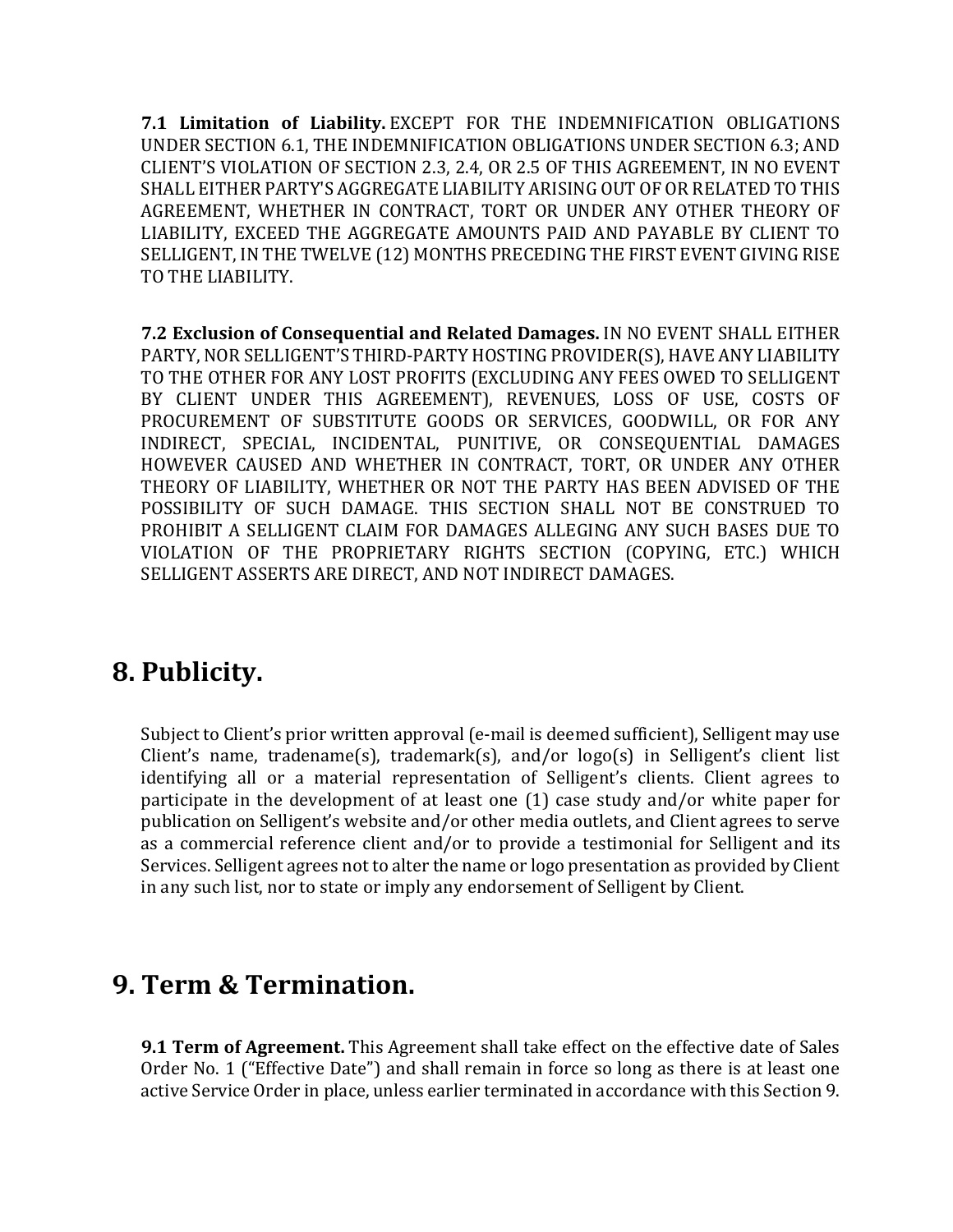Each Service shall be sold in a minimum of one (1) year increments. All Service Orders will automatically renew at the end of each term for an additional term of the same duration (each a "Renewal Term"), unless either party gives the other notice of nonrenewal at least ninety (90) calendar days before the end of the then-current term. Renewals will automatically apply to all Services listed in any applicable Sales Order. Timeframes specified in any Sales Order or Statement of Work are only estimates. Actual performance times will be dependent upon Client's timely provision of accurate and properly-formatted data, feedback, and access to key personnel reasonably requested by Selligent from time-to-time. Selligent shall not be accountable for any performance delays caused by Client's failure to timely provide such data, access, or feedback required for its performance. In such an event, estimated timetables shall be extended accordingly, and Fees may be increased as a result of such delays.

**9.2 Termination for Cause.** A party may terminate this Agreement for cause: (i) upon thirty (30) calendar days written notice of a material breach (other than non-payment which is not subject to a thirty (30) day cure and is due when scheduled) to the other party if such breach remains uncured at the expiration of such period; or (ii) if the other party becomes the subject of a petition in bankruptcy or any other proceeding relating to insolvency, receivership, liquidation or assignment for the benefit of creditors. Subject to such prior written notice, Selligent reserves the right to deactivate Client's passwords and/or login credentials, and/or to block access to the Services for as long as Client remains in breach of its contractual obligations (including its payment obligations), and Client will be solely responsible for any and all consequences resulting from such blocking and/or deactivation, without possibility of recourse against Selligent. Selligent may terminate this Agreement if, at any time, Client becomes or is acquired by a competitor of Selligent's. Upon any termination for cause by Client, Selligent shall refund Client any prepaid Fees for the remainder of the subscription term after the effective date of termination.

**9.3 Termination for failure to meet the Platform Availability Objective.** Client may terminate the Agreement if Platform Availability Objective, as defined and provided for in Exhibit A, results in Selligent's failure to meet the Service Levels for three (3) consecutive months. Should Client elect to terminate the Agreement under this Section 9.3, Client must provide written notice to Selligent of its intent to terminate within thirty (30) days of the end of the third month in which the failure to meet the Service Level occurred; otherwise, Client waives this right of termination for the applicable period. In the event of such termination, Selligent's sole exposure and liability shall be to refund to Client any prepaid but unused fees remaining on Client's account, if any.

**9.4 Outstanding Fees.** Termination shall not relieve Client of its obligation to pay any Fees accrued and/or payable prior to the effective date of termination.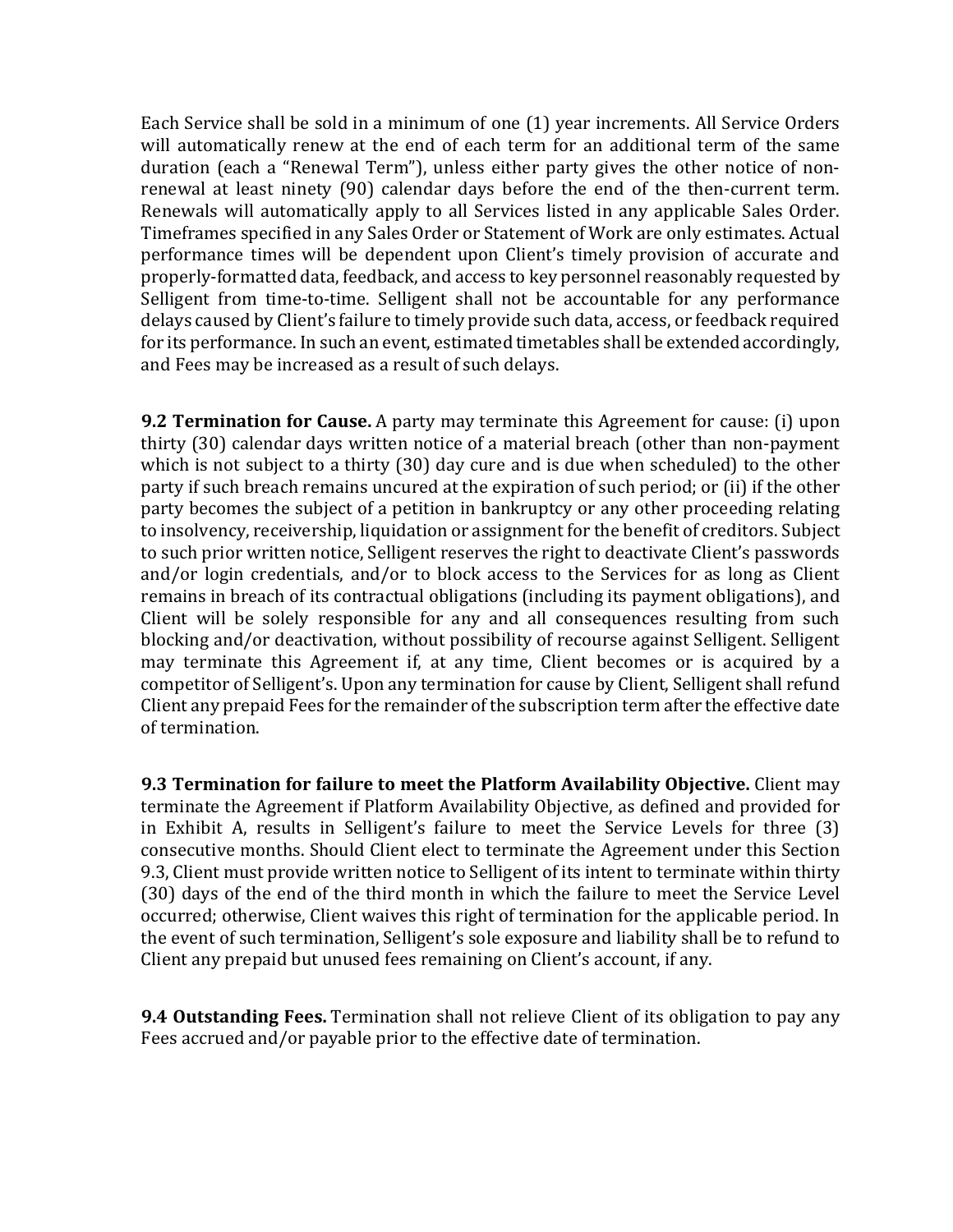**9.5 Return of Client Data.** Subject to Sections 3.3 and 4.6 above, and upon written request by Client made within ten (10) calendar days prior to the effective date of termination or expiration of this Agreement, Selligent will return to Client, any and all Client Data through FTPS or SFTP. The format in which such data will be returned will be in Selligent format, or any other format that can be run on industry standard, commercially available, software. All complaints relating to the return of the data must be notified to Selligent in writing within five (5) business days of the return, failing which any such claims will be dismissed. After termination of the Agreement, Selligent shall have no obligation to maintain or provide Client Data and shall thereafter, in due course, delete all Client Data in its systems or otherwise in its possession or control.

**9.6 Transition Assistance.** Commencing sixty (60) calendar days prior to the expiration of this Agreement or any Sales Order thereof, or commencing upon any notice of termination of the Agreement or Sales Order, as applicable (except for a termination for cause by Selligent pursuant to Section 9.2), Selligent shall provide to Client termination assistance and migration services to facilitate Client's orderly transition from the Software and/or Services to Client<sup>'</sup>s alternate service provider as designated by Client ("Transition Assistance"). Such Transition Assistance will be provided to Client on a time and materials basis, at Selligent' s then current billing rates for such services.

**9.7 Surviving Provisions.** The following provisions shall survive any termination or expiration of this Agreement: Sections 1, 2, 3, 4, 6, 7, 9.4, 9.5, 9.6, 9.7 and 10.

### **10. General Provisions.**

**10.1 Nature of Relationship.** Client and Selligent understand, acknowledge and agree that they are independent contractors, and nothing in this Agreement is intended to create a partnership, agency, fiduciary, joint venture or employment relationship.

**10.2 Entire Agreement.** This Agreement, as defined herein, constitutes the entire agreement between the parties relating to subject matter hereof and supersedes all prior or simultaneous agreements, discussions, negotiations and statements, written or oral.

**10.3 Other Documents.** No terms, provisions or conditions of any purchase order, acknowledgement or other business form that Client may use in connection with a Service Order or the purchase of any Services will have any effect on the rights, duties or obligations of the parties hereunder, or otherwise modify, this Agreement, regardless of any failure of Selligent to object to any such terms, provisions or conditions. Except as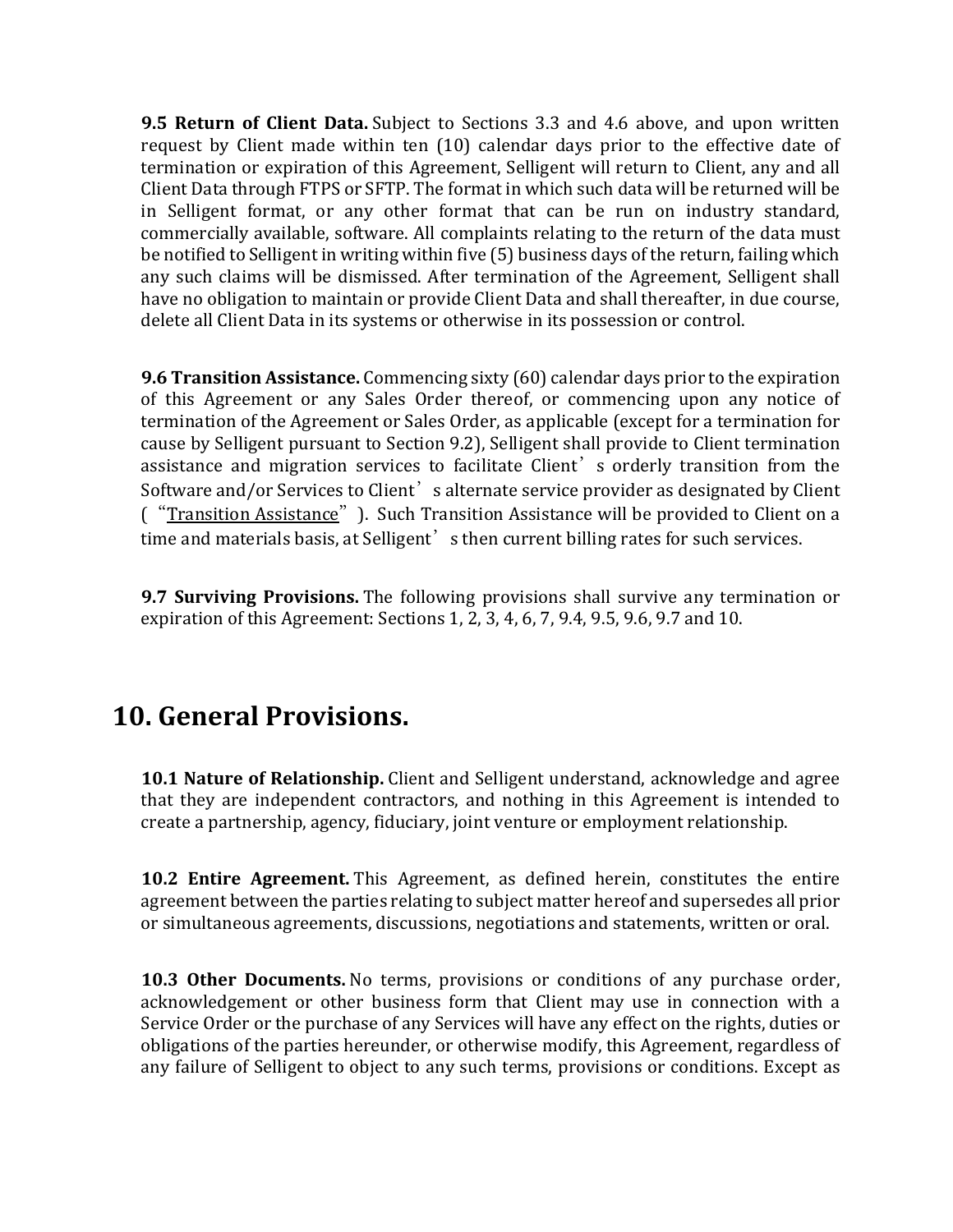otherwise provided in Sections 6.2, 9.2, or under Exhibit A, Services Orders are noncancelable, non-refundable, and non- returnable.

**10.4 Governing Law; Venue.** This Agreement shall be governed by and construed in accordance with the internal laws of the State of California, USA, without reference to conflict of laws principles. The parties hereby submit and consent to the personal and exclusive jurisdiction of courts located in the County of Santa Clara, State of California. The rights and obligations of the parties under this Agreement shall not be governed by the 1980 U.N. Convention on Contracts for the International Sale of Goods; rather such rights and obligations shall be governed by and construed under the internal laws of the State of California, including its Uniform Commercial Code. Any claim before a court in connection with this Agreement may only be initiated by either signatory, within one (1) year of the date on which the facts giving rise to such claim are known or should have been known by the claimant.

**10.5 Export Control.** Each party warrants that it will comply with the Export Administration Regulations and other United States laws and regulations governing exports in effect from time to time.

**10.6 Foreign Corrupt Practices Act.** Under the U.S. Foreign Corrupt Practices Act and Selligent's policies regarding foreign business practices, Client and its employees and agents shall not directly or indirectly make an offer, payment, promise to pay, or authorize payment, or offer a gift, promise to give, or authorize the giving of anything of value for the purpose of influencing an act or decision of an official of any government or the U.S. Government (including a decision not to act) or inducing such a person to use his influence to affect any such governmental act or decision in order to assist Client in obtaining, retaining or directing any such business.

**10.7 Government Approvals.** Client warrants to the best of its knowledge that no consent, approval or authorization of, or designation, declaration or filing with, any governmental authority is required in connection with the valid execution, delivery and performance of this Agreement.

**10.8 U.S. Government Licensees.** If Client is a United States government agency or order a Service pursuant to a government contract or with government funds, then as defined in FAR section 2.101, DFAR section 252.227-7014(a)(1) and DFAR section 252.227-7014(a)(5) or otherwise, all Service(s) provided in connection with this Agreement are "commercial items," "commercial computer software" and/or "commercial computer software documentation." Consistent with DFAR section 227.7202 and FAR section 12.212, any use, modification, reproduction, release, performance, display, disclosure or distribution thereof by or for the US government shall be governed solely by the terms of this Agreement and shall be prohibited except to the extent expressly permitted by the terms of this Agreement. Client shall ensure that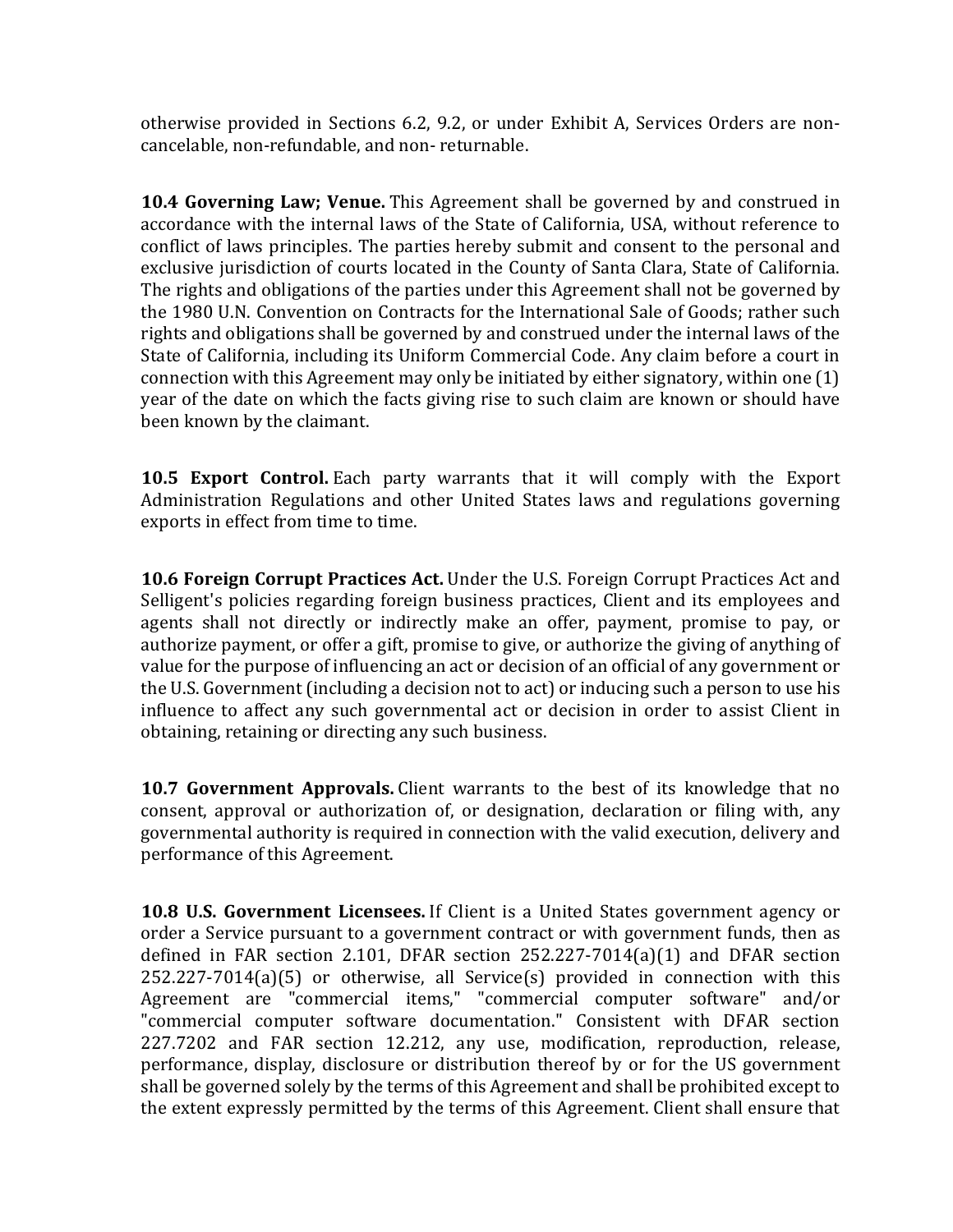each copy used or possessed by or for the United States government is labeled to reflect the foregoing.

**10.9 Force Majeure.** Neither party shall incur any liability to the other on account of any loss, claim, damage, or liability to the extent resulting from any delay or failure to perform all or any part of this Agreement (except for payment), if and to the extent such delay or failure is caused, in whole or in part, by events, occurrences, or causes beyond the control and without any negligence on the part of the party seeking protection under this Section. Such events, occurrences, or causes shall include, without limitation, acts of God, strikes, lockouts, riots, acts of war, terrorism, earthquake, fire or explosions, but the inability to meet financial obligations is expressly excluded.

**10.10 Audit.** Upon thirty (30) calendar days prior written notice, not more than once per calendar year, and subject to any confidentiality obligations owing to any thirdparties, Selligent shall make available such financial and technical records to permit Client to verify Selligent's compliance with the terms of this Agreement. Client will conduct any audits in a way to avoid unreasonable interference with Selligent's normal business operations and in accordance with the terms of Section 3 of Exhibit A.

**10.11 Compliance.** Client acknowledges the Service(s) may include a monitoring component to track usage and agrees not to impede, disable or otherwise undermine such monitoring component's operation or its transmission of data to Selligent.

**10.12 Successors and Assigns; Assignment.** The parties acknowledge that the licenses granted hereunder are personal to Client. Neither this Agreement nor any rights or obligations of either Party arising hereunder may be assigned or transferred without the prior written consent of the other Party, such consent not to be unreasonably withheld or delayed. As used herein, an "assignment" includes transfer to any entity in connection with a merger, acquisition, or corporate change of control. If a Party provides a commercially reasonable basis for withholding consent to an assignment under this Section 10.12, said non-consenting Party may terminate this Agreement upon ninety (90) calendar days prior written notice to the other Party.

**10.13 Amendment; Severability.** This Agreement may be amended or supplemented only in a writing signed by duly authorized representatives of both parties. If any provision of this Agreement is held invalid or unenforceable for any reason, the remaining provisions shall continue in full force without being impaired. Client and Selligent shall replace any invalid provision with a valid one that most closely approximates the intent and economic effect of the invalid provision.

**10.14 Waiver.** Any waiver of the provisions of this Agreement or of a party's rights or remedies under this Agreement must be in writing to be effective. Any such waiver shall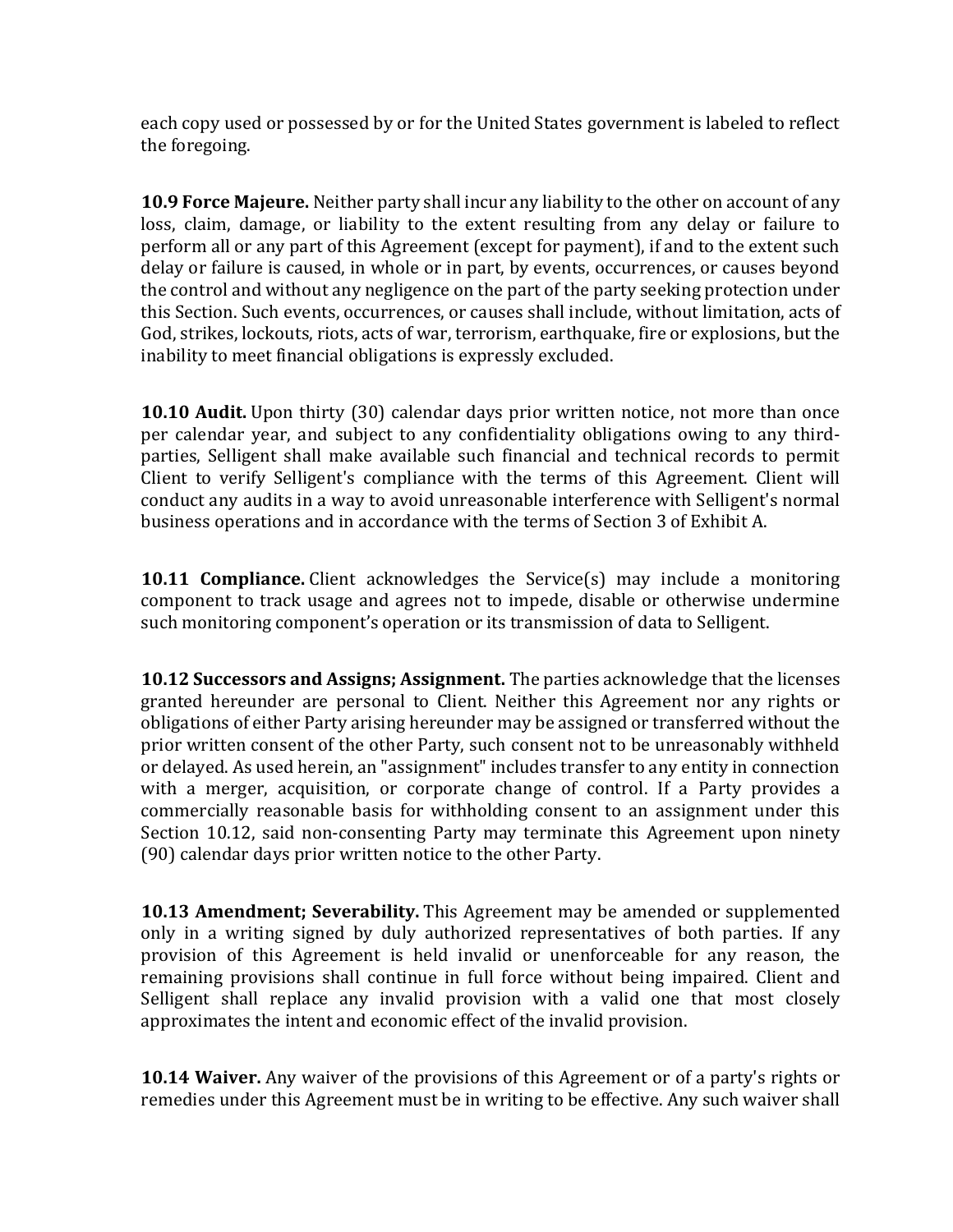constitute a waiver only with respect to the specific matter described in such writing and shall in no way impair the rights of the party granting such waiver in any other respect or at any other time. The waiver by either of the parties hereto of a breach or of a default under any of the provisions of this Agreement shall not be construed as a waiver of any other breach or default of a similar nature, or as a waiver of any of such provisions, rights or privileges hereunder. The rights and remedies herein provided are cumulative and none is exclusive of any other, or of any rights or remedies that any party may otherwise have at law or in equity. Failure, neglect, or delay by a party to enforce the provisions of this Agreement or its rights or remedies at any time, shall not be construed and shall not be deemed to be a waiver of such party's rights under this Agreement and shall not in any way affect the validity of the whole or any part of this Agreement or prejudice such party's right to take subsequent action.

**10.15 Feedback.** Client agrees that Selligent, or its agents, may freely use, disclose, reproduce, license, distribute, or otherwise exploit in any manner any feedback, comments, or suggestions Client or its Users may post in any forums or otherwise provide to Selligent about the Services and Software without any obligation to Client or its Users, restrictions of any kind (including on account of any intellectual property rights), and without any obligation of compensation to Client, its Users and/or any thirdparty.

**10.16 Non-Solicitation.** During the term of this Agreement and for a period of six (6) months after its expiration, neither party shall, directly or indirectly, solicit any current employee of the other party who has directly participated in the performance of this Agreement. In the event of a breach of this section, the non-defaulting party may, within thirty (30) calendar days following its written notice of such breach, claim from the defaulting party compensation in the amount of twelve (12) months of the applicable employee's most recent compensation rate as an employee of the non-defaulting party. The foregoing shall not apply to individuals hired as a result of the use of an independent employment agency (so long as the agency was not directed to solicit a particular individual) or as a result of the use of a general solicitation (such as a newspaper advertisement or digital posting) not specifically directed to employees of the other party.

**10.17 Notices.** Any notice required or permitted under this Agreement or required by law must be in writing and be (i) delivered in person, (ii) sent by first class registered mail, or air mail, as appropriate, or (iii) sent by reputable overnight courier, in each case properly posted and fully prepaid to the address of the applicable party identified herein as of the Effective Date, or to such other address of such party as may be later designated in writing in accordance with this Section. Notices shall be considered to have been given at the time of actual delivery in person, three (3) business days after deposit in the mail as set forth above, or one (1) day after delivery to an overnight air courier service, provided in each case that delivery in fact is effected. E-mail notice may be given to noticed e-mail addresses and are effective on dispatch, provided one of the above